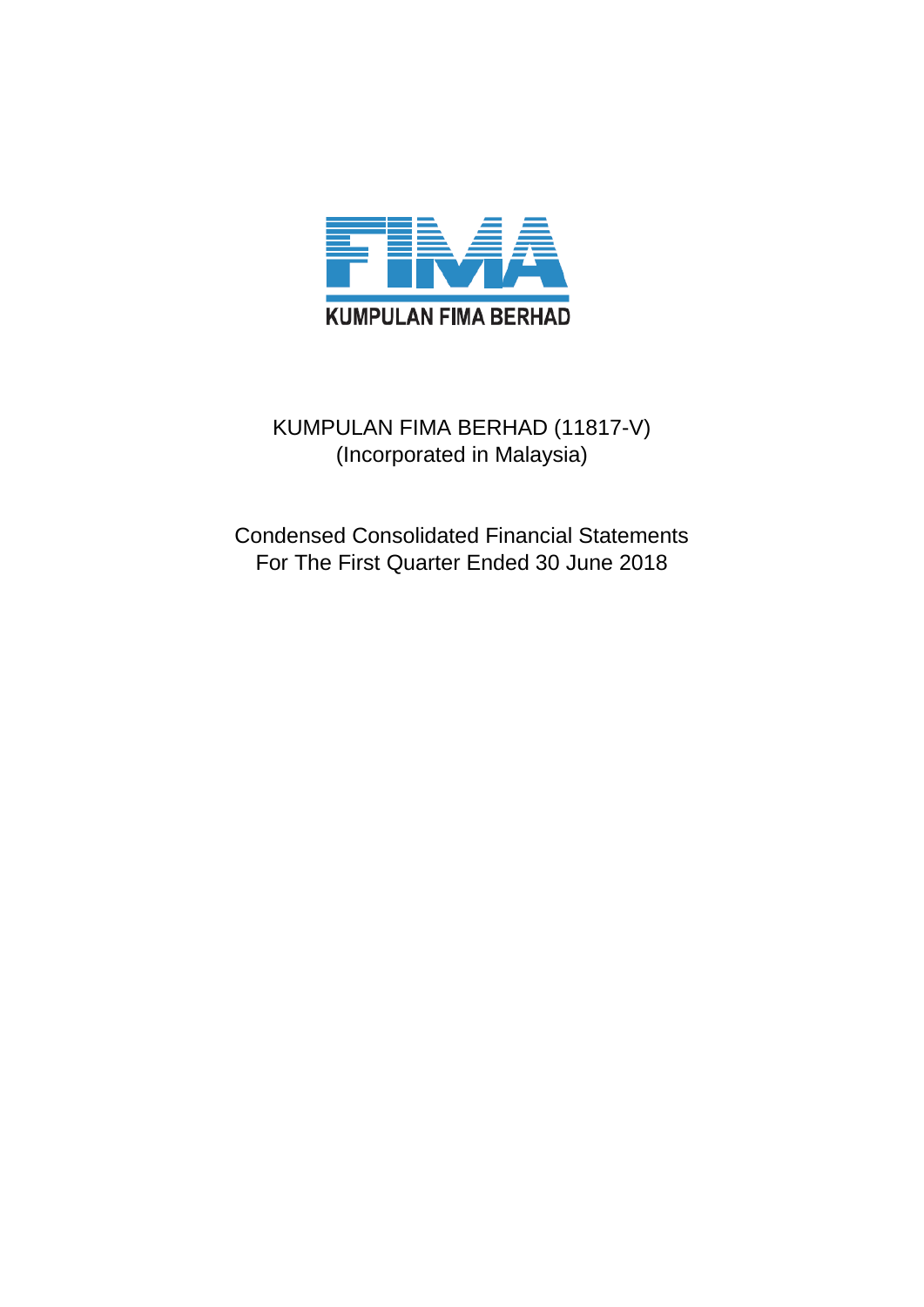

#### **CONDENSED CONSOLIDATED STATEMENT OF COMPREHENSIVE INCOME FOR THE FIRST QUARTER ENDED 30 JUNE 2018** *(THE FIGURES HAVE NOT BEEN AUDITED)*

|                                                          |                |                | <b>Current quarter</b> |                | 3 months cumulative   |
|----------------------------------------------------------|----------------|----------------|------------------------|----------------|-----------------------|
|                                                          |                | <b>Current</b> | <b>Preceding year</b>  | <b>Current</b> | <b>Preceding year</b> |
|                                                          |                | year           | corresponding          | year           | corresponding         |
|                                                          |                | quarter        | quarter                | to date        | period                |
|                                                          |                | 30-6-2018      | 30-6-2017              | 30-6-2018      | 30-6-2017             |
|                                                          | <b>Note</b>    |                | (Restated)             |                | (Restated)            |
|                                                          |                | <b>RM'000</b>  | <b>RM'000</b>          | <b>RM'000</b>  | <b>RM'000</b>         |
| Revenue                                                  | A <sub>9</sub> | 95,579         | 121,147                | 95,579         | 121,147               |
| Cost of sales                                            |                | (56, 305)      | (77, 819)              | (56, 305)      | (77,819)              |
| <b>Gross profit</b>                                      |                | 39,274         | 43,328                 | 39,274         | 43,328                |
| Other income                                             |                | 1,718          | 1,437                  | 1,718          | 1,437                 |
| Other items of expense                                   |                |                |                        |                |                       |
| Administrative expenses                                  |                | (17, 374)      | (18, 870)              | (17, 374)      | (18, 870)             |
| Selling and marketing expenses                           |                | (1,628)        | (1,635)                | (1,628)        | (1,635)               |
| Other expenses                                           |                | (6,095)        | (8, 263)               | (6,095)        | (8, 263)              |
|                                                          |                | (25,097)       | (28, 768)              | (25,097)       | (28, 768)             |
| Finance costs                                            |                | (366)          | (141)                  | (366)          | (141)                 |
| Share of profit of associates                            |                | 230            | (455)                  | 230            | (455)                 |
| <b>Profit before tax</b>                                 | A9/A10         | 15,759         | 15,401                 | 15,759         | 15,401                |
| Income tax expense                                       | B <sub>5</sub> | (3, 163)       | (6, 560)               | (3, 163)       | (6, 560)              |
| <b>Profit net of tax</b>                                 |                | 12,596         | 8,841                  | 12,596         | 8,841                 |
| Other comprehensive income                               |                |                |                        |                |                       |
| Foreign currency translation differences                 |                |                |                        |                |                       |
| for foreign operations                                   |                | 2,929          | (4, 380)               | 2,929          | (4,380)               |
| <b>Total comprehensive income</b><br>for the period      |                | 15,525         | 4,461                  | 15,525         | 4,461                 |
|                                                          |                |                |                        |                |                       |
| Profit attributable to:<br>Equity holders of the Company |                | 10,338         | 4,365                  | 10,338         | 4,365                 |
| Non-controlling interests                                |                | 2,258          | 4,476                  | 2,258          | 4,476                 |
| Profit for the period                                    |                | 12,596         | 8,841                  | 12,596         | 8,841                 |
| <b>Total comprehensive income</b>                        |                |                |                        |                |                       |
| attributable to:                                         |                |                |                        |                |                       |
| Equity holders of the Company                            |                | 12,860         | 1,086                  | 12,860         | 1,086                 |
| Non-controlling interests                                |                | 2,665          | 3,375                  | 2,665          | 3,375                 |
| <b>Total comprehensive income</b>                        |                |                |                        |                |                       |
| for the period                                           |                | 15,525         | 4,461                  | 15,525         | 4,461                 |
| Earnings per share attributable                          |                |                |                        |                |                       |
| to equity holders of the Company :                       |                |                |                        |                |                       |
| Basic/diluted earnings per share (sen)                   | <b>B12</b>     | 3.67           | 1.55                   | 3.67           | 1.55                  |

(The condensed consolidated statement of comprehensive income should be read in conjunction with the audited financial statements for the year ended 31 March 2018 and the accompanying explanatory notes attached to the interim financial *statements).*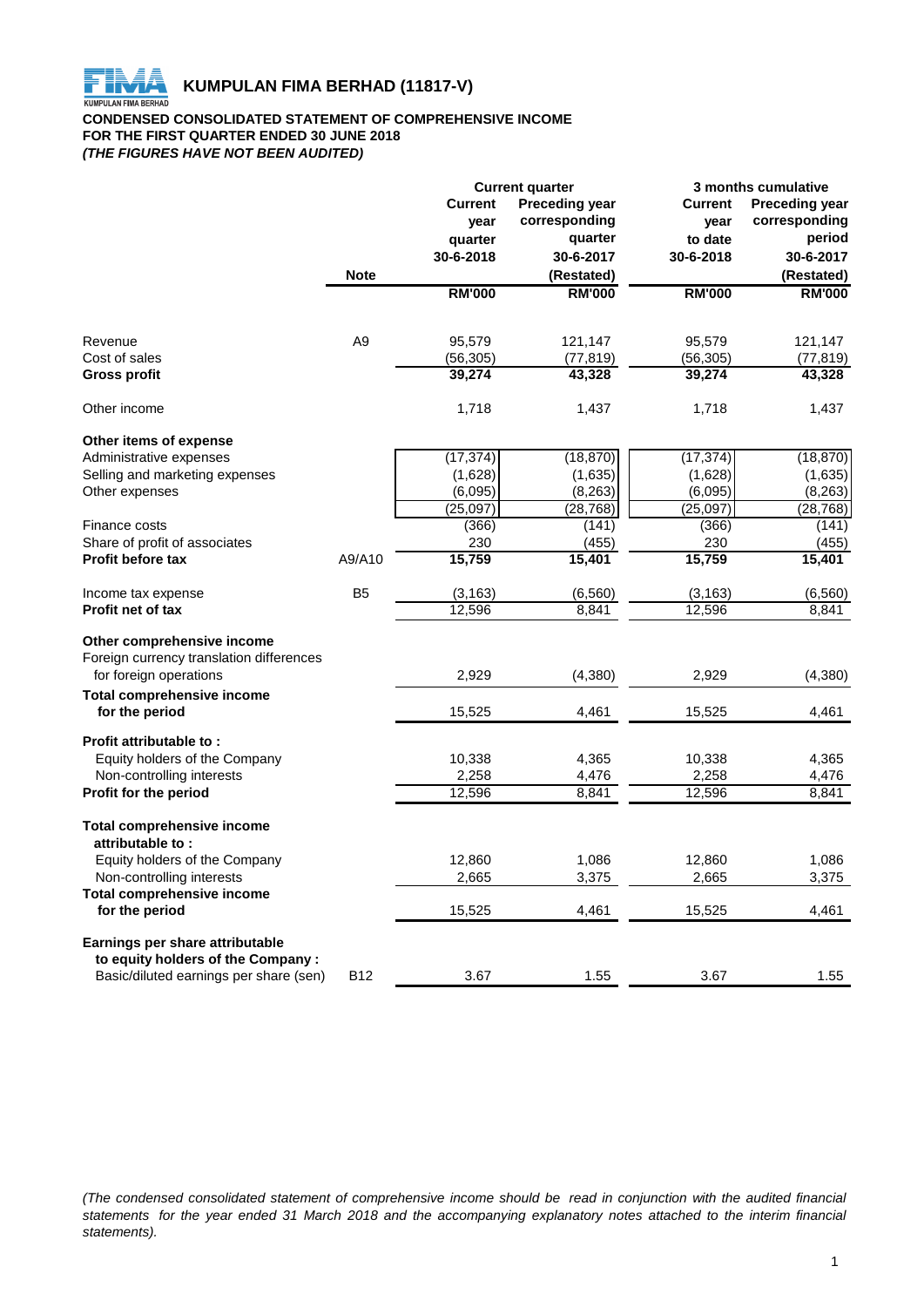## **CONDENSED CONSOLIDATED STATEMENT OF FINANCIAL POSITION AS AT 30 JUNE 2018**

|                                                                                                                           | As At<br>30-6-2018 | As At<br>31-3-2018<br>(Restated) | As At<br>$1 - 4 - 2017$<br>(Restated) |
|---------------------------------------------------------------------------------------------------------------------------|--------------------|----------------------------------|---------------------------------------|
|                                                                                                                           | <b>RM'000</b>      | <b>RM'000</b>                    | <b>RM'000</b>                         |
| <b>ASSETS</b>                                                                                                             |                    |                                  |                                       |
| <b>Non-current assets</b>                                                                                                 |                    |                                  |                                       |
| Property, plant and equipment                                                                                             | 511,354            | 508,759                          | 475,327                               |
| Investment properties                                                                                                     | 66,417             | 66,829                           | 68,464                                |
| Investment in associates                                                                                                  | 42,481             | 43,647                           | 46,516                                |
| Deferred tax assets                                                                                                       | 9,393              | 9,206                            | 6,966                                 |
| Goodwill on consolidation                                                                                                 | 12,710             | 12,710                           | 12,710                                |
|                                                                                                                           | 642,355            | 641,151                          | 609,983                               |
| <b>Current assets</b>                                                                                                     |                    |                                  |                                       |
| Inventories                                                                                                               | 102,806            | 77,424                           | 82,812                                |
| <b>Biological assets</b>                                                                                                  | 3,204              | 3,908                            | 5,388                                 |
| Trade receivables                                                                                                         | 116,949            | 141,507                          | 108,149                               |
| Other receivables                                                                                                         | 41,848             | 20,941                           | 32,552                                |
| Short term cash investments                                                                                               | 109,655            | 51,886                           |                                       |
| Cash and bank balances                                                                                                    | 178,442            | 235,297                          | 390,780                               |
|                                                                                                                           | 552,904            | 530,963                          | 619,681                               |
| <b>TOTAL ASSETS</b>                                                                                                       | 1,195,259          | 1,172,114                        | 1,229,664                             |
| <b>EQUITY AND LIABILITIES</b><br>Equity attributable to equity holders of the Company<br>Share capital<br>Treasury shares | 311,670<br>(789)   | 311,670<br>(440)                 | 311,670                               |
| Other reserves                                                                                                            | 47,380             | 44,858                           | 66,896                                |
| Retained earnings                                                                                                         | 410,555            | 400,217                          | 394,555                               |
|                                                                                                                           | 768,816            | 756,305                          | 773,121                               |
| Non-controlling interests                                                                                                 | 246,942            | 245,197                          | 258,674                               |
| <b>Total equity</b>                                                                                                       | 1,015,758          | 1,001,502                        | 1,031,795                             |
|                                                                                                                           |                    |                                  |                                       |
| <b>Non-current liabilities</b>                                                                                            |                    |                                  |                                       |
| Finance lease obligations                                                                                                 | 15,436             | 15,588                           | 16,176                                |
| Retirement benefit obligations<br>Deferred tax liabilities                                                                | 1,787              | 1,813                            | 1,837<br>32,922                       |
|                                                                                                                           | 36,745<br>53,968   | 37,140<br>54,541                 | 50,935                                |
| <b>Current liabilities</b>                                                                                                |                    |                                  |                                       |
| Finance lease obligations                                                                                                 | 611                | 611                              | 624                                   |
| Short term borrowings                                                                                                     | 27,622             | 33,419                           | 14,516                                |
| Trade and other payables                                                                                                  | 80,256             | 65,820                           | 112,459                               |
| Provisions                                                                                                                | 11,726             | 12,081                           | 16,947                                |
| Tax payable                                                                                                               | 5,318              | 4,140                            | 2,388                                 |
|                                                                                                                           | 125,533            | 116,071                          | 146,934                               |
| <b>Total liabilities</b>                                                                                                  | 179,501            | 170,612                          | 197,869                               |
| <b>TOTAL EQUITY AND LIABILITIES</b>                                                                                       | 1,195,259          | 1,172,114                        | 1,229,664                             |
|                                                                                                                           |                    |                                  |                                       |
| Net assets per share (RM)                                                                                                 | 2.72               | 2.68                             | 2.74                                  |

(The condensed consolidated statement of financial position should be read in conjunction with the audited financial statements for the year ended 31 March 2018 and the accompanying explanatory notes attached to the interim financial *statements).*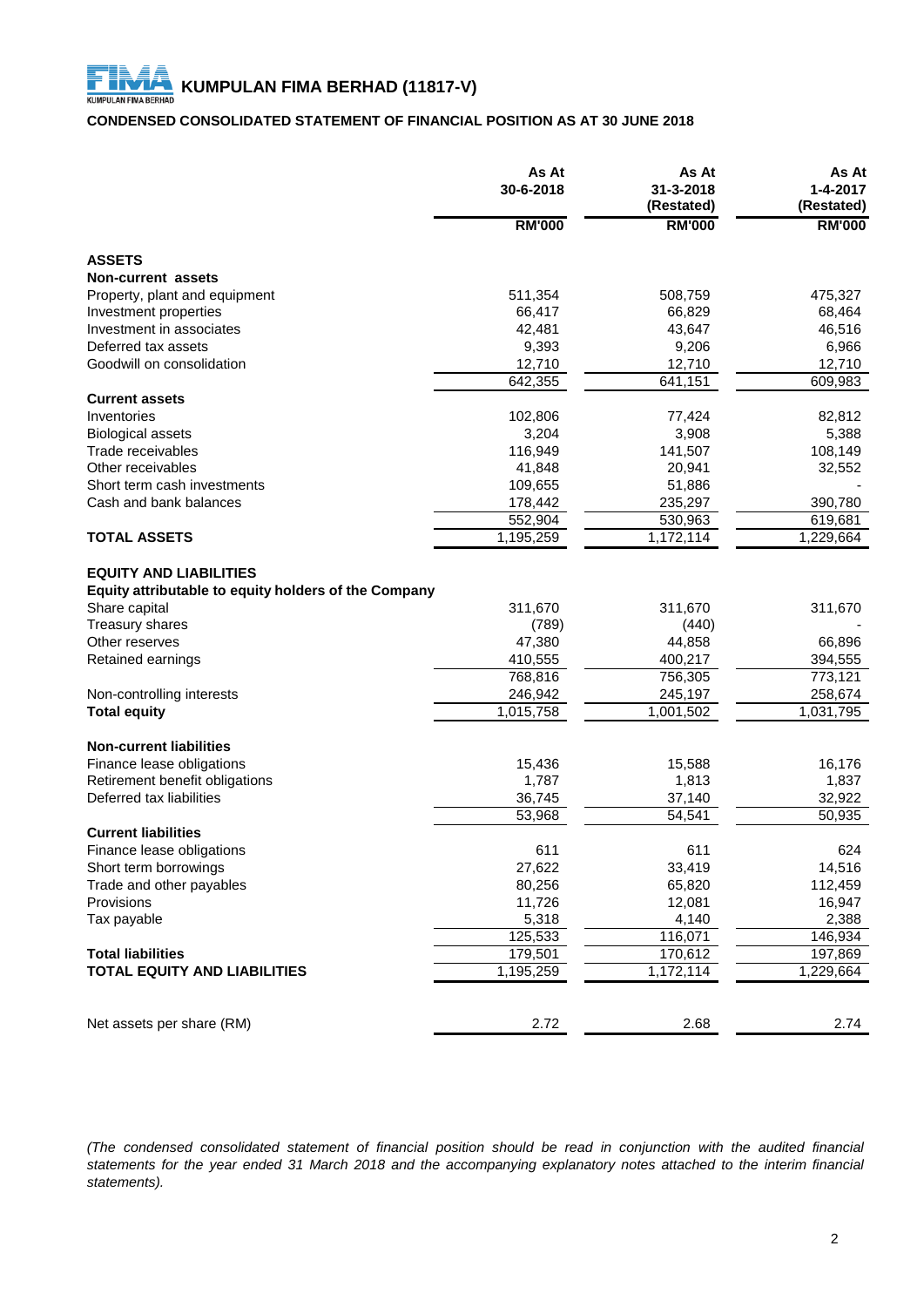

**CONDENSED CONSOLIDATED STATEMENT OF CHANGES IN EQUITY FOR THE FIRST QUARTER ENDED 30 JUNE 2018**

|                                                                                           |                                          |                                            |                           |                                                      | Non-distributable                   |                                                                                     |                                                 | $\rightarrow$ Distributable                  |                               |                                                   |                                         |
|-------------------------------------------------------------------------------------------|------------------------------------------|--------------------------------------------|---------------------------|------------------------------------------------------|-------------------------------------|-------------------------------------------------------------------------------------|-------------------------------------------------|----------------------------------------------|-------------------------------|---------------------------------------------------|-----------------------------------------|
| Group                                                                                     | <b>Share</b><br>capital<br><b>RM'000</b> | <b>Treasury</b><br>shares<br><b>RM'000</b> | reserves<br><b>RM'000</b> | <b>Other</b> Revaluation<br>reserve<br><b>RM'000</b> | Capital<br>reserve<br><b>RM'000</b> | Capital<br>reserve<br>arising from<br>bonus issue in<br>subsidiary<br><b>RM'000</b> | Foreign<br>exchange<br>reserve<br><b>RM'000</b> | <b>Retained</b><br>earnings<br><b>RM'000</b> | <b>Total</b><br><b>RM'000</b> | Non-<br>controlling<br>interests<br><b>RM'000</b> | <b>Total</b><br>equity<br><b>RM'000</b> |
|                                                                                           |                                          |                                            |                           |                                                      |                                     |                                                                                     |                                                 |                                              |                               |                                                   |                                         |
| At 1 April 2018<br>Effects from adoption of MFRS                                          | 311,670                                  | (440)                                      | 119,616<br>(74, 758)      | 81,848<br>(81, 848)                                  | 437                                 | 66,459                                                                              | (29, 128)<br>7,090                              | 322,333<br>77,884                            | 753,179<br>3,126              | 244,415<br>782                                    | 997,594<br>3,908                        |
|                                                                                           | 311,670                                  | (440)                                      | 44,858                    |                                                      | 437                                 | 66,459                                                                              | (22, 038)                                       | 400,217                                      | 756,305                       | 245,197                                           | 1,001,502                               |
| Total comprehensive income for the period                                                 |                                          |                                            | 2,522                     |                                                      |                                     |                                                                                     | 2,522                                           | 10,338                                       | 12,860                        | 2,665                                             | 15,525                                  |
| <b>Transactions with owners</b>                                                           |                                          |                                            |                           |                                                      |                                     |                                                                                     |                                                 |                                              |                               |                                                   |                                         |
| Purchase of treasury shares                                                               | $\sim$                                   | (349)                                      |                           | $\sim$                                               | $\sim$                              |                                                                                     |                                                 | $\sim$                                       | (349)                         | (920)                                             | (1,269)                                 |
| At 30 June 2018                                                                           | 311,670                                  | (789)                                      | 47,380                    | $\blacksquare$                                       | 437                                 | 66,459                                                                              | (19, 516)                                       | 410,555                                      | 768,816                       | 246,942                                           | 1,015,758                               |
|                                                                                           |                                          |                                            |                           |                                                      |                                     |                                                                                     |                                                 |                                              |                               |                                                   |                                         |
| At 1 April 2017<br>Effects from adoption of MFRS                                          | 311,670                                  | $\overline{\phantom{a}}$                   | 141,654<br>(74, 758)      | 81,848<br>(81, 848)                                  | 437                                 | 66,459                                                                              | (7,090)<br>7,090                                | 315,379<br>79,176                            | 768,703<br>4,418              | 257,704<br>970                                    | 1,026,407<br>5,388                      |
|                                                                                           | 311,670                                  | $\blacksquare$                             | 66,896                    |                                                      | 437                                 | 66,459                                                                              |                                                 | 394,555                                      | 773,121                       | 258,674                                           | 1,031,795                               |
| Total comprehensive income for the period                                                 |                                          |                                            | (3,279)                   |                                                      |                                     |                                                                                     | (3,279)                                         | 4,365                                        | 1,086                         | 3,375                                             | 4,461                                   |
| <b>Transactions with owners</b><br>Dividend paid to minority shareholders of a subsidiary | $\overline{\phantom{a}}$                 | $\overline{\phantom{a}}$                   |                           | $\blacksquare$                                       | $\sim$                              | $\blacksquare$                                                                      |                                                 | $\overline{\phantom{a}}$                     | $\blacksquare$                | (4, 347)                                          | (4, 347)                                |
|                                                                                           |                                          |                                            |                           |                                                      |                                     |                                                                                     |                                                 |                                              |                               |                                                   |                                         |
| As 30 June 2017 (Restated)                                                                | 311,670                                  | $\overline{\phantom{a}}$                   | 63,617                    | $\blacksquare$                                       | 437                                 | 66,459                                                                              | (3,279)                                         | 398,920                                      | 774,207                       | 257,702                                           | 1,031,909                               |

*Attributable to equity holders of the Company*

 *(The condensed consolidated statements of changes in equity should be read in conjunction with the audited financial statements for the year ended 31 March 2018 and the accompanying explanatory notes attached to the interim financial statements).*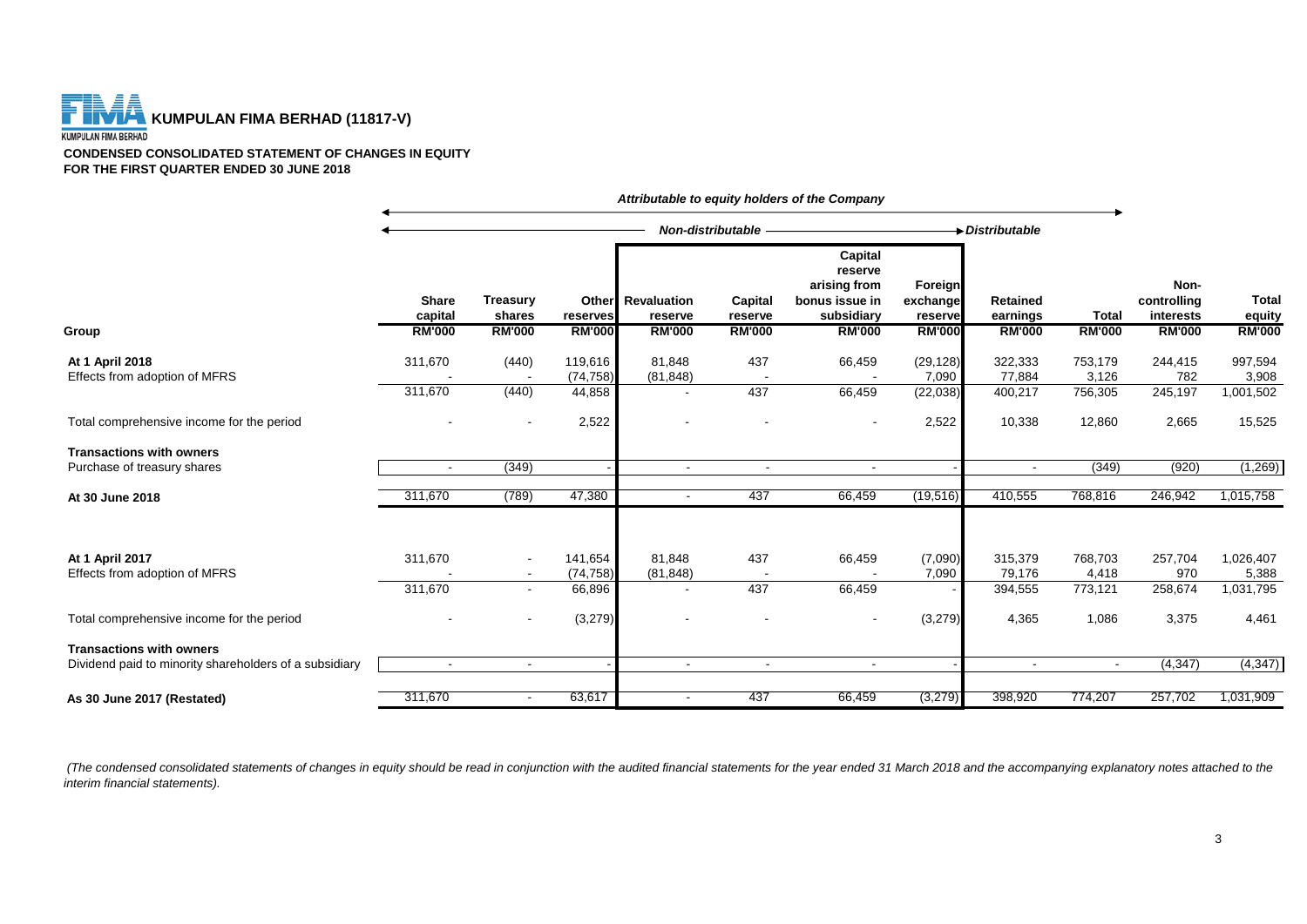

## **KUMPULAN FIMA BERHAD (11817-V)**<br>KUMPULAN FIMA BERHAD

## **CONDENSED CONSOLIDATED STATEMENT OF CASH FLOWS FOR THE FIRST QUARTER ENDED 30 JUNE 2018**

|                                                               | -3 months ended |                         |
|---------------------------------------------------------------|-----------------|-------------------------|
|                                                               | 30-6-2018       | 30-6-2017<br>(Restated) |
|                                                               | <b>RM'000</b>   | <b>RM'000</b>           |
| <b>CASH FLOWS FROM OPERATING ACTIVITIES</b>                   |                 |                         |
| Profit before tax                                             | 15,759          | 15,401                  |
| Adjustments for:                                              |                 |                         |
| Depreciation of investment properties                         | 408             | 405                     |
| Depreciation for property, plant and equipment                | 5,503           | 6,010                   |
| Loss on fair value of biological assets                       | 474             | 559                     |
| Impairment loss on trade receivables                          | 741             | 47                      |
| Interest expense                                              | 366             | 141                     |
| Interest income                                               | (1,578)         | (1,229)                 |
| Net (reversal of)/provision for warranty                      | (355)           | 321                     |
| Net unrealised forex (gain)/loss                              | (1,094)         | 1,836                   |
| Net (reversal of)/provision for retirement benefit obligation | (5)             | 8                       |
| Share of profit/(loss) of associates                          | 230             | (455)                   |
| Write back of impairment loss on trade receivables            | (1, 557)        | (2)                     |
| Write down of inventories                                     | 106             | 979                     |
| Operating profit before working capital changes               | 18,998          | 24,021                  |
| (Increase)/decrease in inventories                            | (25, 382)       | 252                     |
| Decrease/(increase) in receivables                            | 6,574           | (35, 848)               |
| Increase/(decrease) in payables                               | 14,081          | (45, 637)               |
| Cash generated from/(used in) from operations                 | 14,271          | (57, 212)               |
| Interest paid                                                 | (366)           | (141)                   |
| Taxes paid                                                    | (1,718)         | (4, 404)                |
| Retirement benefits paid                                      | (21)            |                         |
| Net cash generated from/(used in) operating activities        | 12,166          | (61, 757)               |
| <b>CASH FLOWS FROM INVESTING ACTIVITIES</b>                   |                 |                         |
| Purchase of property, plant and equipment                     | (9,913)         | (7, 421)                |
| Net dividend received from an associated company              | 1,395           | 1,912                   |
| Acquisition of non-controlling interests                      |                 | (173)                   |
| Acquisition of treasury shares                                | (349)           |                         |
| Interest income received                                      | 1,578           | 1,229                   |
| Net short term cash investments                               | (57, 769)       |                         |
| Net cash used in investing activities                         | (65,058)        | (4, 453)                |
|                                                               |                 |                         |
| <b>CASH FLOWS FROM FINANCING ACTIVITIES</b>                   |                 |                         |
| Net (repayment)/drawdown of borrowings                        | (5,797)         | 484                     |
| Repayment of obligation under finance lease                   | (200)           | (189)                   |
| Dividend paid by a subsidiary to non-controlling interests    |                 | (4, 347)                |
| Net cash used in financing activities                         | (5,997)         | (4,052)                 |
| NET DECREASE IN CASH AND CASH EQUIVALENTS                     | (58, 889)       | (70, 262)               |
| <b>EFFECT ON FOREIGN EXCHANGE RATE CHANGES IN CASH</b>        |                 |                         |
| <b>AND CASH EQUIVALENTS</b>                                   |                 |                         |
|                                                               | 2,034           | (2,946)                 |
| CASH AND CASH EQUIVALENTS AT BEGINNING OF PERIOD              | 235,297         | 390,780                 |
| CASH AND CASH EQUIVALENTS AT END OF PERIOD                    | 178,442         | 317,572                 |
| <b>CASH AND CASH EQUIVALENTS COMPRISE:</b>                    |                 |                         |
| Cash and bank balances                                        | 110,794         | 31,590                  |
| Fixed deposits with financial institutions                    | 67,648          | 285,982                 |
|                                                               | 178,442         | 317,572                 |
|                                                               |                 |                         |

*(The condensed consolidated statement of cash flows should be read in conjunction with the audited financial statements for the year ended 31 March 2018 and the accompanying explanatory notes attached to the interim financial statements).*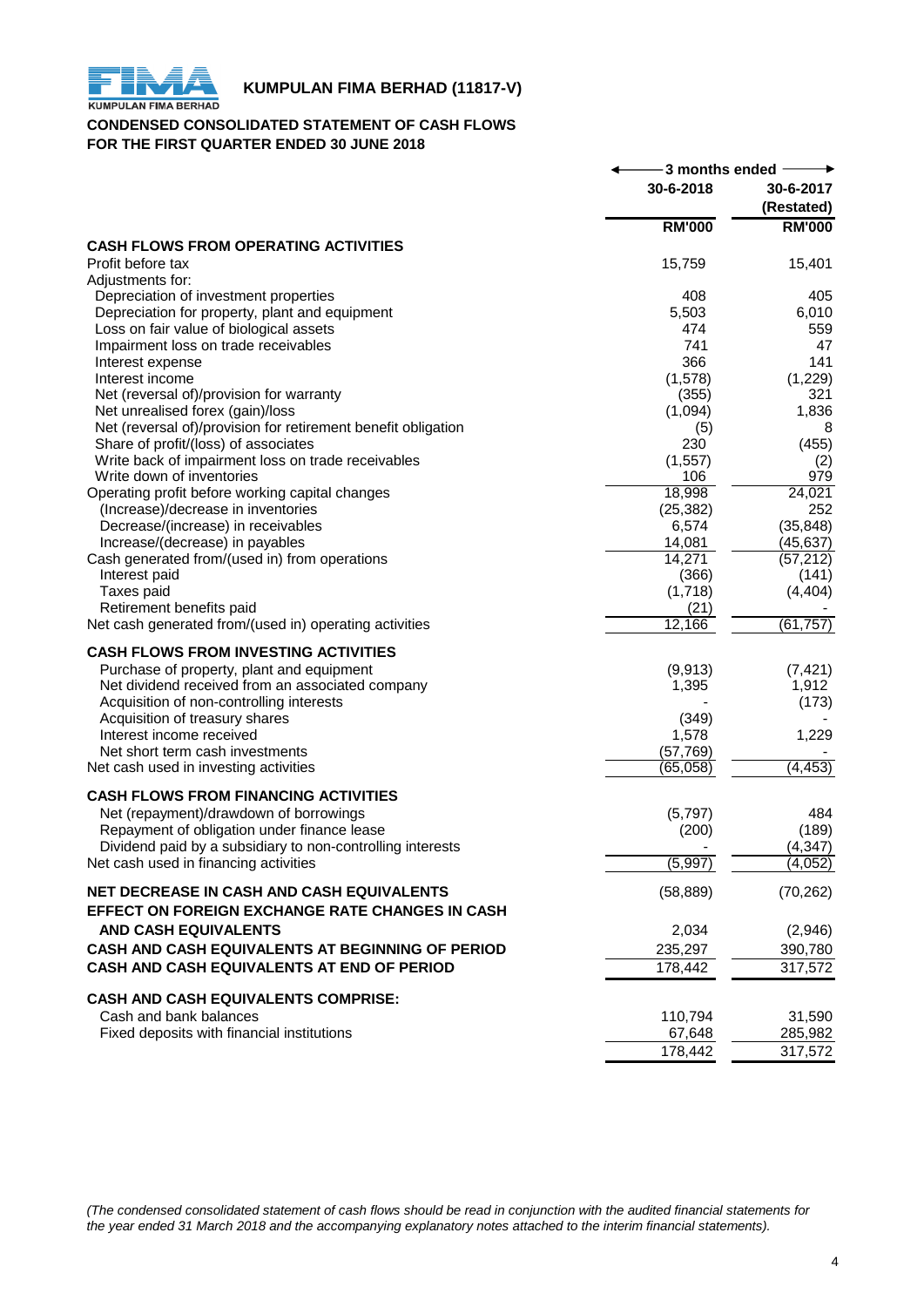

#### **NOTES TO THE QUARTERLY ANNOUNCEMENT FOR THE FIRST QUARTER ENDED 30 JUNE 2018**

#### **PART A - Explanatory notes pursuant to MFRS 134**

#### **A1. Accounting policies and basis of preparation**

The interim financial statements are unaudited and have been prepared in accordance with the requirements of MFRS 134: Interim Financial Reporting and paragraph 9.22 of the Listing Requirements of the Bursa Securities.

The interim financial statements should be read in conjunction with the audited financial statements for the year ended 31 March 2018. These explanatory notes attached to the interim financial statements provide an explanation of events and transactions that are significant to the understanding of the changes in the financial position and performance of the Group since the financial year ended 31 March 2018.

The financial statements of the Group for the financial year ending 31 March 2019 are the first set of financial statements prepared in accordance with the Malaysian Financial Reporting Standards ("MFRS") Framework. The date of transition to the MFRS Framework was on 1 April 2017.

The Group has consistently applied the same accounting policies in its opening MFRS statement of financial position as at 1 April 2017 and throughout all comparable interim periods presented, as if these policies had always been in effect. Comparative information in these interim financial statements have been restated to give effect to these changes and the financial impact on transition from Financial Reporting Standard ("FRS") in Malaysia to MFRS are discussed below:

#### **a) Property, plant and equipment**

Under the FRS accounting framework, the Group elected to account for the freehold land, leasehold land and buildings included within property, plant and equipment using the revaluation model, where these assets are measured at fair value less accumulated impairment losses recognised after the date of valuation. The Group decided to change the accounting policy for these assets from the revaluation model to cost model. The change in accounting policy will result in the revaluation amount on the transition date to be recorded as deemed costs for these assets when the Group transited to the MFRS framework. Subsequent to the transition date, these assets will be stated at cost less any accumulated depreciation and accumulated impairment losses.

Under the MFRS framework, biological assets that meet the definition of bearer plants will be within the scope of MFRS 116: Property, Plant and Equipment. After initial recognition, the bearer biological assets will be measured under MFRS 116 at accumulated cost (before maturity) and using either the cost model or revaluation model (after maturity). The Group measures the bearer biological assets at fair value less accumulated impairment losses recognised after the date of valuation. Upon adoption of MFRS framework, the Group decided to apply the cost model for accounting the bearer plants, the change in accounting framework will result in the reclassification of the bearer assets from biological assets to property, plant and equipment, and the revaluation amount on the transition date to be recorded as deemed costs of the bearer plants which will subsequently be stated at cost less any accumulated depreciation and accumulated impairment losses.

#### **b) Biological assets**

The amendment also requires the produce that grows on bearer plants to be within the scope of MFRS 141 and are measured at fair value less costs to sell. The biological assets of the Group comprise the fresh fruit bunch ("FFB") prior to harvest.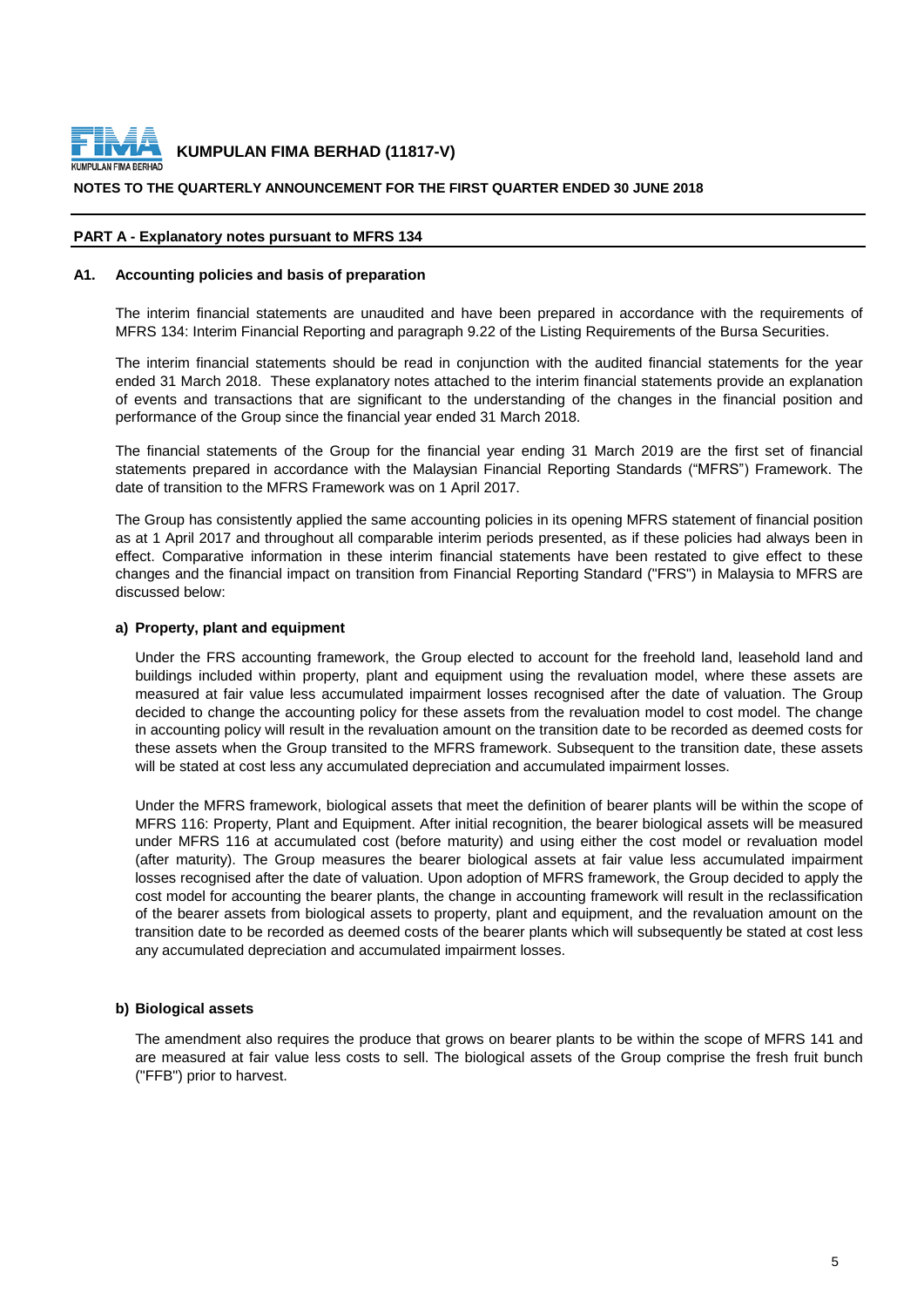

#### **NOTES TO THE QUARTERLY ANNOUNCEMENT FOR THE FIRST QUARTER ENDED 30 JUNE 2018**

#### **A1. Accounting policies and basis of preparation (cont'd.)**

#### **c) Business combinations**

The Group has elected to apply MFRS 3 prospectively from the date of transition. In respect of acquisition prior to the date of transition:

- (i) The classification of former business combinations under FRS is maintained;
- (ii) There is no re-measurement of original fair values determined at the time of business combination (date of acquisition); and
- (iii) The carrying amount of goodwill recognised under FRS is not adjusted.

#### **d) Financial instruments**

MFRS 9 Financial Instruments replaces FRS 139 Financial Instruments: Recognition and Measurement for annual periods beginning on or after 1 April 2018, bringing together all three aspects of the accounting for financial instruments:

- (i) Classification and measurement;
- (ii) Impairment; and
- (iii) Hedge accounting.

With the exception of hedge accounting, the Group has applied MFRS 9 retrospectively, with the initial application date of 1 April 2018 and adjusting the comparative information for the period beginning 1 April 2017.

#### **(i) Classification and measurement**

MFRS 9 contains a new classification and measurement approach for the financial assets that reflects the business model in which the assets are managed and their cash flows characteristics.

MFRS 9 contains three principal classification categories for the financial assets which are as follows:

- 1. Amortised Cost ("AC")
- 2. Fair Value through Other Comprehensive Income ("FVOCI")
- 3. Fair Value through Profit or Loss ("FVTPL")

The standard eliminates the existing FRS 139 categories of Held - to - Maturity, Loan and Receivables ("L&R") and Available-for-Sale ("AFS").

The following table shows the original measurement categories in accordance FRS 139 and the new measurement categories under MFRS 9 for the Group's financial assets as at 1 April 2018.

| <b>Group financial assets</b>                                                                                         | Original<br>classification<br>under<br><b>FRS 139</b> | Original<br>carrying<br>amount under<br><b>FRS 139</b><br><b>RM'000</b> | <b>New</b><br>classification<br>under MFRS 9 | New carrying<br>amount under<br>under MFRS 9<br><b>RM'000</b> |
|-----------------------------------------------------------------------------------------------------------------------|-------------------------------------------------------|-------------------------------------------------------------------------|----------------------------------------------|---------------------------------------------------------------|
| Trade receivables, excluding accrued<br>revenue<br>Other receivables, excluding tax<br>recoverable, GST input tax and | L&R                                                   | 141,507                                                                 | АC                                           | 141,507                                                       |
| prepayments                                                                                                           | L&R                                                   | 11,579                                                                  | AC                                           | 11,579                                                        |
| Cash and bank balances                                                                                                | L&R                                                   | 235.297                                                                 | AC                                           | 235,297                                                       |
| Short term cash investments                                                                                           | <b>FVTPL</b>                                          | 51,886                                                                  | <b>FVTPL</b>                                 | 51,886                                                        |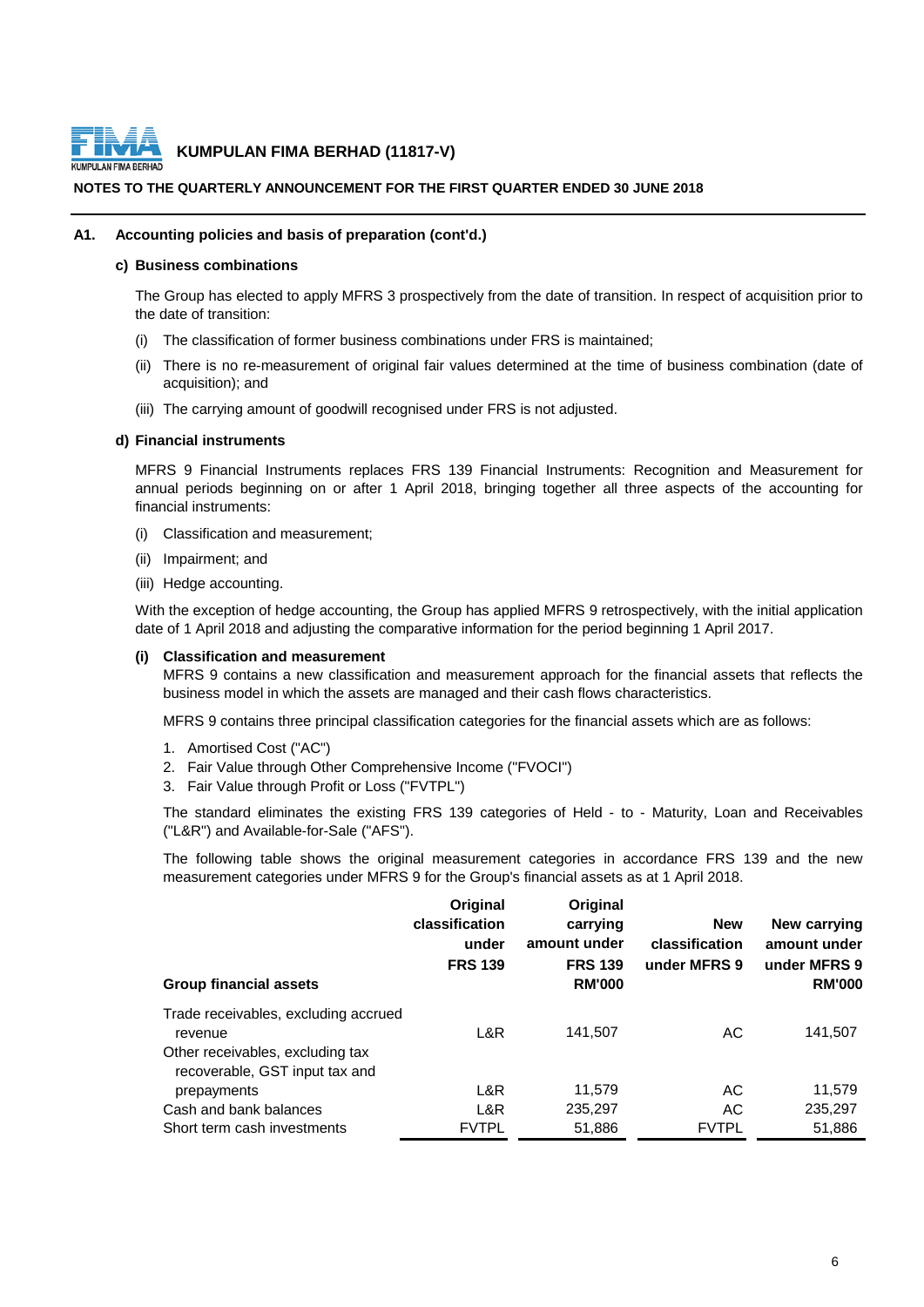

#### **NOTES TO THE QUARTERLY ANNOUNCEMENT FOR THE FIRST QUARTER ENDED 30 JUNE 2018**

#### **A1. Accounting policies and basis of preparation (cont'd.)**

#### **d) Financial instruments (cont'd.)**

#### **(ii) Impairment**

The adoption of MFRS 9 has fundamentally changed the Group's accounting policies for impairment of financial assets. The incurred loss approach model previously adopted under FRS 139 is being replaced with an expected credit loss ("ECL") approach model under MFRS 9.

ECLs are based on the difference between the contractual cash flows due in accordance with the contract and all the cash flows that the Group expects to receive. The shortfall is then discounted at an approximation to the asset's original effective interest rate.

The Group applied the simplified approach and assessed the life time expected losses on trade and other receivables. The Group has established a provision matrix that is based on the Group's historical credit loss experience, adjusted for forward looking factors specific to the debtors and the economic environment in which the business is operating in.

#### **e) Revenue from contracts with customers**

Upon adoption of MFRS 15, the Group recognises the revenue from contracts with customers when or as the Group transfers goods or services to a customer, measured at the amount to which the Group expects to be entitled, according to the term and condition stipulated in the contracts with customers. Depending on whether certain criteria are met, revenue is recognised over time, in a manner that depicts the Group's performance; or at a point in time, when control of the goods or services is transferred to the customers.

The adoption of MFRS 15 does not have any material impact to the financial statement of the Group.

#### **f) Foreign exchange reserve**

Under FRSs, the Group recognised translation differences on foreign operations in a separate component of equity. Cumulative foreign exchange reserves for all foreign operations are deemed to be nil as at the date of transition to MFRS.

Accordingly, at the date of transition to MFRS, the cumulative foreign exchange translation differences were adiusted to retained earnings.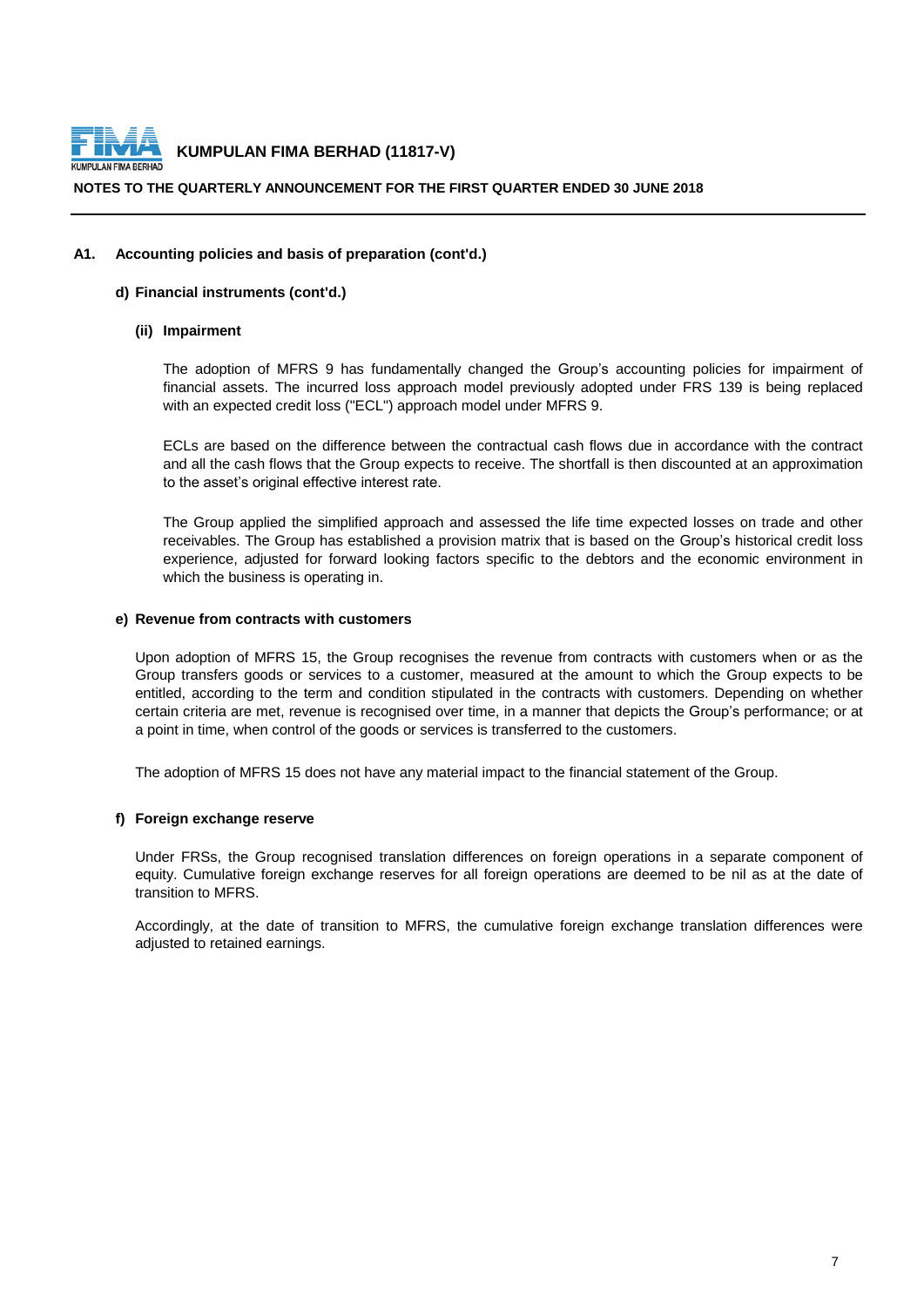

#### **NOTES TO THE QUARTERLY ANNOUNCEMENT FOR THE FIRST QUARTER ENDED 30 JUNE 2018**

## **A1. Accounting policies and basis of preparation (cont'd.)**

The impact of the changes in accounting policy on the financial statements as a result of the transition to the MFRS Framework are as follows:

#### **Reconciliation of Condensed Consolidate Statement of Financial Position**

|                           |                   | As at 31-3-2018   |               |                   | As at 1-4-2017    |               |
|---------------------------|-------------------|-------------------|---------------|-------------------|-------------------|---------------|
|                           | <b>Previously</b> | <b>Effects on</b> | Reported      | <b>Previously</b> | <b>Effects on</b> | Reported      |
|                           | reported          | adoption          | under         | reported          | adoption          | under         |
|                           | under FRS         | <b>MFRS</b>       | <b>MFRS</b>   | under FRS         | <b>MFRS</b>       | <b>MFRS</b>   |
|                           | <b>RM'000</b>     | <b>RM'000</b>     | <b>RM'000</b> | <b>RM'000</b>     | <b>RM'000</b>     | <b>RM'000</b> |
| <b>Non-current assets</b> |                   |                   |               |                   |                   |               |
| Property, plant and       |                   |                   |               |                   |                   |               |
| equipment                 | 330,965           | 177,794           | 508,759       | 319,119           | 156,208           | 475,327       |
| <b>Biological assets</b>  | 177,794           | (177, 794)        |               | 156,208           | (156, 208)        |               |
| <b>Current asset</b>      |                   |                   |               |                   |                   |               |
| Biological assets         |                   | 3,908             | 3,908         |                   | 5,388             | 5,388         |
| <b>Equity</b>             |                   |                   |               |                   |                   |               |
| Other reserves            | 119,616           | (74, 758)         | 44,858        | 141,654           | (74, 758)         | 66,896        |
| Retained earnings         | 322,333           | 77,884            | 400,217       | 315,379           | 79,176            | 394,555       |
| Non-controlling interests | 244,415           | 782               | 245,197       | 257,704           | 970               | 258,674       |

## **Reconciliation of Condensed Consolidate Statement of Comprehensive Income**

|                                 |                                                             | Quarter ended 30-6-2017                                       |                                                          |  |  |
|---------------------------------|-------------------------------------------------------------|---------------------------------------------------------------|----------------------------------------------------------|--|--|
|                                 | <b>Previously</b><br>reported<br>under FRS<br><b>RM'000</b> | <b>Effects on</b><br>adoption<br><b>MFRS</b><br><b>RM'000</b> | <b>Reported</b><br>under<br><b>MFRS</b><br><b>RM'000</b> |  |  |
| Revenue                         | 121,147                                                     |                                                               | 121,147                                                  |  |  |
| Cost of sales                   | (77, 742)                                                   | (77)                                                          | (77, 819)                                                |  |  |
| Gross profit                    | 43,405                                                      | (77)                                                          | 43,328                                                   |  |  |
| Other income                    | 1,437                                                       |                                                               | 1,437                                                    |  |  |
| Administrative expenses         | (18, 388)                                                   | (482)                                                         | (18, 870)                                                |  |  |
| Selling and marketing expenses  | (1,635)                                                     |                                                               | (1,635)                                                  |  |  |
| Other operating expenses        | (8,263)                                                     |                                                               | (8, 263)                                                 |  |  |
| Finance costs                   | (141)                                                       |                                                               | (141)                                                    |  |  |
| Share of results from associate | (455)                                                       |                                                               | (455)                                                    |  |  |
| <b>Profit before tax</b>        | 15,960                                                      | (559)                                                         | 15,401                                                   |  |  |
| Income tax expense              | (6, 560)                                                    |                                                               | (6, 560)                                                 |  |  |
| <b>Profit net of tax</b>        | 9,400                                                       | (559)                                                         | 8,841                                                    |  |  |
|                                 |                                                             |                                                               |                                                          |  |  |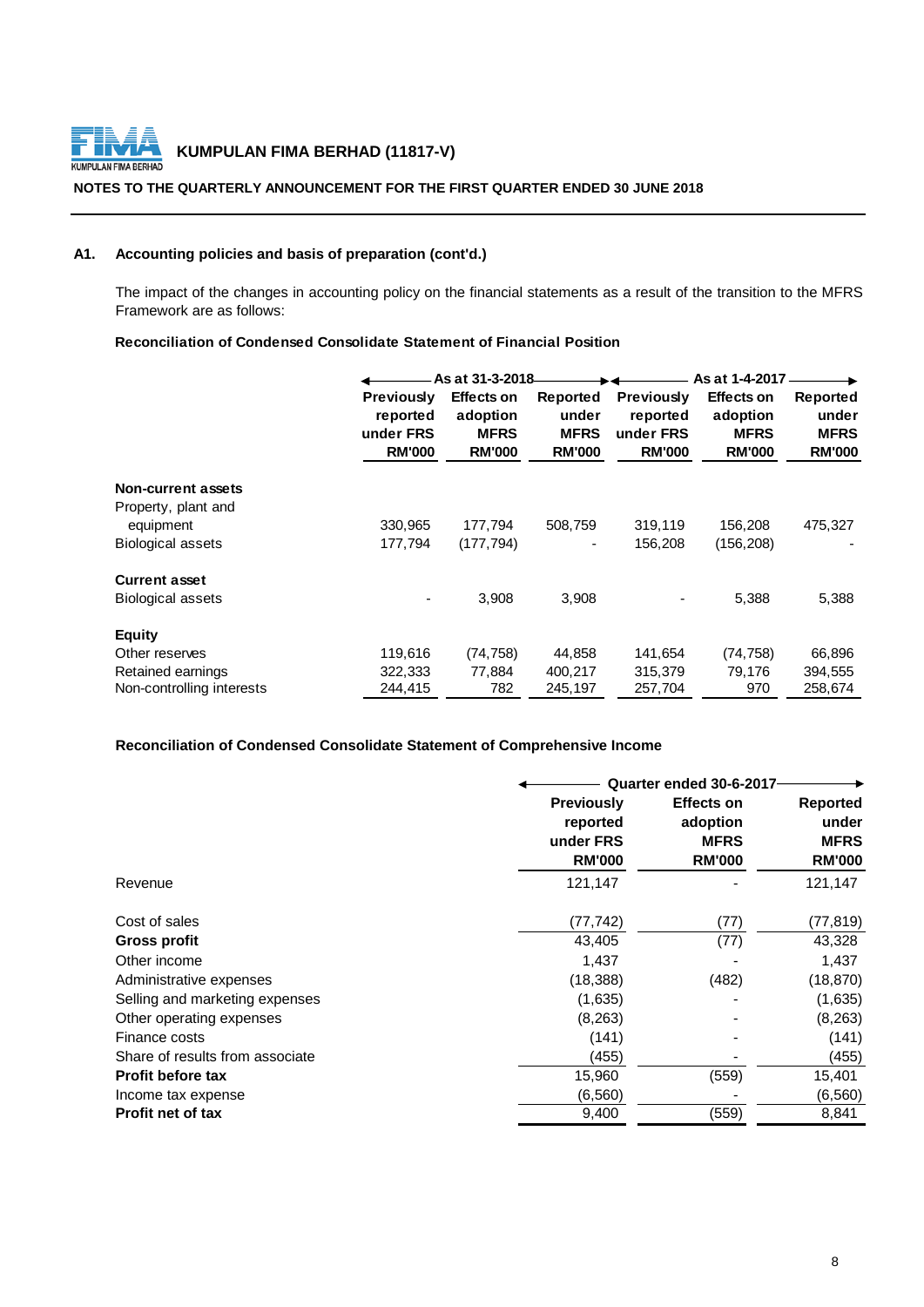

#### **NOTES TO THE QUARTERLY ANNOUNCEMENT FOR THE FIRST QUARTER ENDED 30 JUNE 2018**

## **A1. Accounting policies and basis of preparation (cont'd.)**

**Reconciliation of Condensed Consolidate Statement of Comprehensive Income (cont'd.)**

|                                                                     | Quarter ended 30-6-2017       |                               |                          |  |
|---------------------------------------------------------------------|-------------------------------|-------------------------------|--------------------------|--|
|                                                                     | <b>Previously</b><br>reported | <b>Effects on</b><br>adoption | <b>Reported</b><br>under |  |
|                                                                     | under FRS                     | <b>MFRS</b>                   | <b>MFRS</b>              |  |
|                                                                     | <b>RM'000</b>                 | <b>RM'000</b>                 | <b>RM'000</b>            |  |
| Other comprehensive loss, net of tax                                |                               |                               |                          |  |
| Foreign currency translation loss                                   | (4, 380)                      |                               | (4,380)                  |  |
| Total comprehensive income for the period                           | 5,020                         | (559)                         | 4,461                    |  |
| Profit attributable to:                                             |                               |                               |                          |  |
| Equity holders of the Company                                       | 4,924                         | (559)                         | 4,365                    |  |
| Non-controlling interests                                           | 4,476                         |                               | 4,476                    |  |
| Profit for the period                                               | 9,400                         | (559)                         | 8,841                    |  |
| Total comprehensive income attributable to:                         |                               |                               |                          |  |
| Equity holders of the Company                                       | 1,645                         | (559)                         | 1,086                    |  |
| Non-controlling interests                                           | 3,375                         |                               | 3,375                    |  |
| Total comprehensive income for the period                           | 5,020                         | (559)                         | 4,461                    |  |
| Earnings per share attributable to equity holders<br>of the Company |                               |                               |                          |  |
| Basic/diluted earnings per share (sen)                              | 1.74                          | (0.19)                        | 1.55                     |  |

## **Reconciliation of Condensed Consolidate Statement of Comprehensive Income**

|                                                      |                                                             | Quarter ended 31-3-2018                                       |                                                          |  |  |
|------------------------------------------------------|-------------------------------------------------------------|---------------------------------------------------------------|----------------------------------------------------------|--|--|
|                                                      | <b>Previously</b><br>reported<br>under FRS<br><b>RM'000</b> | <b>Effects on</b><br>adoption<br><b>MFRS</b><br><b>RM'000</b> | <b>Reported</b><br>under<br><b>MFRS</b><br><b>RM'000</b> |  |  |
| Cost of sales                                        | (73, 898)                                                   | (628)                                                         | (74, 526)                                                |  |  |
| Profit before tax                                    | 17,654                                                      | (628)                                                         | 17,026                                                   |  |  |
| Profit after tax                                     | 6,555                                                       | (628)                                                         | 5,927                                                    |  |  |
| Profit attributable to equity holders of the Company | 3,085                                                       | (502)                                                         | 2,583                                                    |  |  |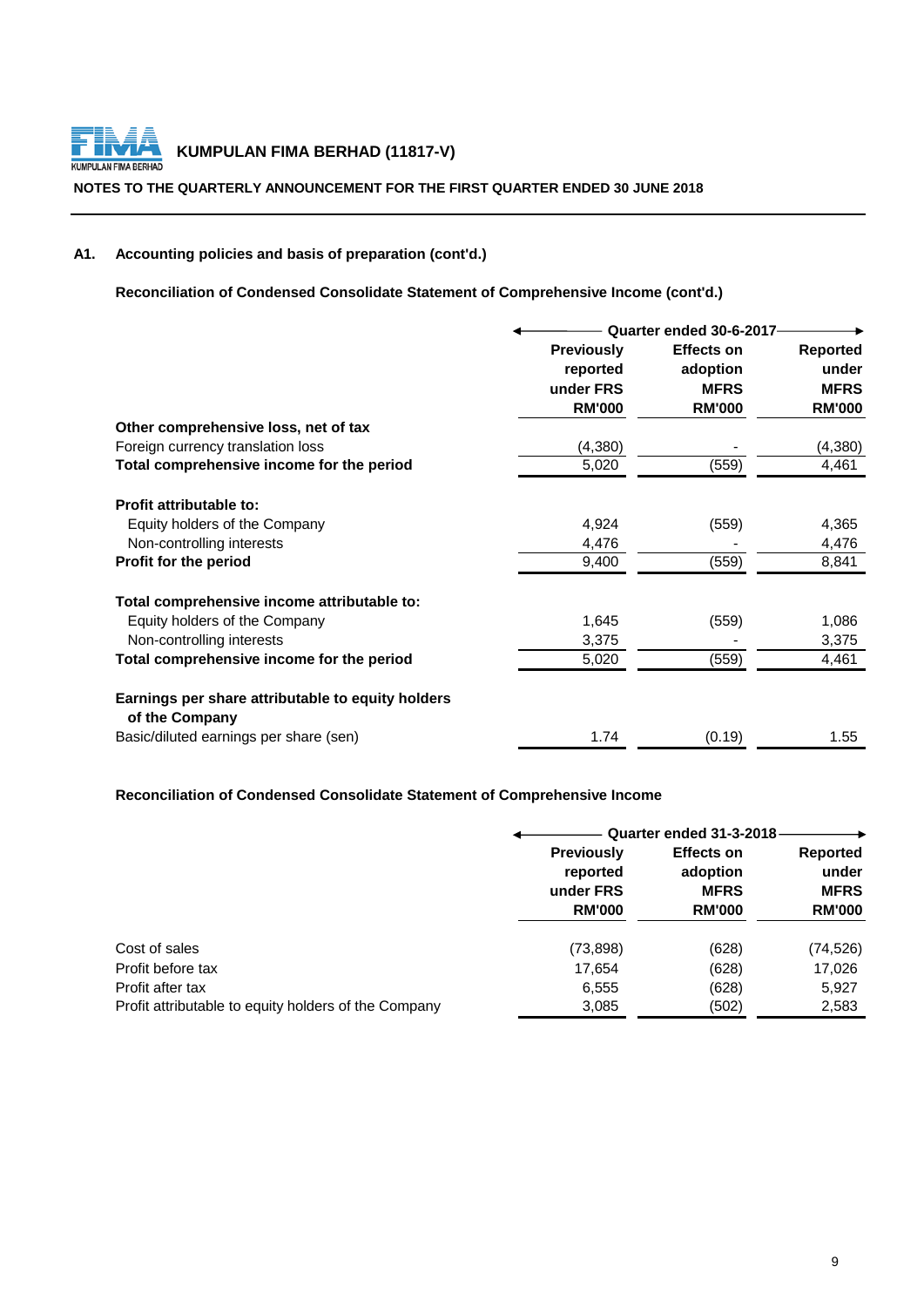

#### **NOTES TO THE QUARTERLY ANNOUNCEMENT FOR THE FIRST QUARTER ENDED 30 JUNE 2018**

#### **A1. Accounting policies and basis of preparation (cont'd.)**

**Reconciliation of Condensed Consolidate Statement of Cash Flows**

|                                                | Quarter ended 30-6-2017 |                   |                 |  |
|------------------------------------------------|-------------------------|-------------------|-----------------|--|
|                                                | <b>Previously</b>       | <b>Effects on</b> | <b>Reported</b> |  |
|                                                | reported                | adoption          | under           |  |
|                                                | under FRS               | <b>MFRS</b>       | <b>MFRS</b>     |  |
|                                                | <b>RM'000</b>           | <b>RM'000</b>     | <b>RM'000</b>   |  |
| Profit before tax                              | 15,960                  | (559)             | 15,401          |  |
| Depreciation for property, plant and equipment | 4,561                   | 1.449             | 6,010           |  |
| Amortisation of biological assets              | 1.449                   | (1, 449)          |                 |  |
| Loss on fair value of biological assets        |                         | 559               | 559             |  |
| Purchase of property, plant and equipment      | 3,012                   | 4,409             | 7,421           |  |
| Additions to biological assets                 | 4,409                   | (4, 409)          |                 |  |

## **A2. Changes in accounting policies**

#### **(a) Standards and Interpretations issued but not yet effective**

The Group has not early adopted the following new and amended MFRSs and IC Interpretations that are not yet effective:

| <b>Description</b>                                                  | <b>Effective for</b><br>financial period<br>beginning<br>on or after |
|---------------------------------------------------------------------|----------------------------------------------------------------------|
| MFRS 16: Leases                                                     | 1 January 2019                                                       |
| MFRS 17: Insurance contracts                                        | 1 January 2021                                                       |
| Amendments to MFRS 10 and MFRS 128: Sales or contribution of assets |                                                                      |
| between an investor and its associate or joint venture              | Deferred                                                             |
| Annual improvements to MFRS Standards 2015-2017 Cycle               | 1 January 2019                                                       |
| IC Interpretation 23: Uncertainty over income tax treatments        | 1 January 2019                                                       |

The directors expect that the adoption of the above standards and interpretations will have no material impact on the financial statements in the period of initial application.

#### MFRS 16: Leases

MFRS 16 replaces the guidance in MFRS 117, Lease, IC Interpretation 4, Determining Whether an Arrangement contains a Lease, IC Interpretation 115, Operating Leases – Incentives and IC Interpretation 127, Evaluating the Substance of Transactions Involving the Legal Form of a Lease.

The Group is currently assessing the financial impact that may arise from the adoption of MFRS 16.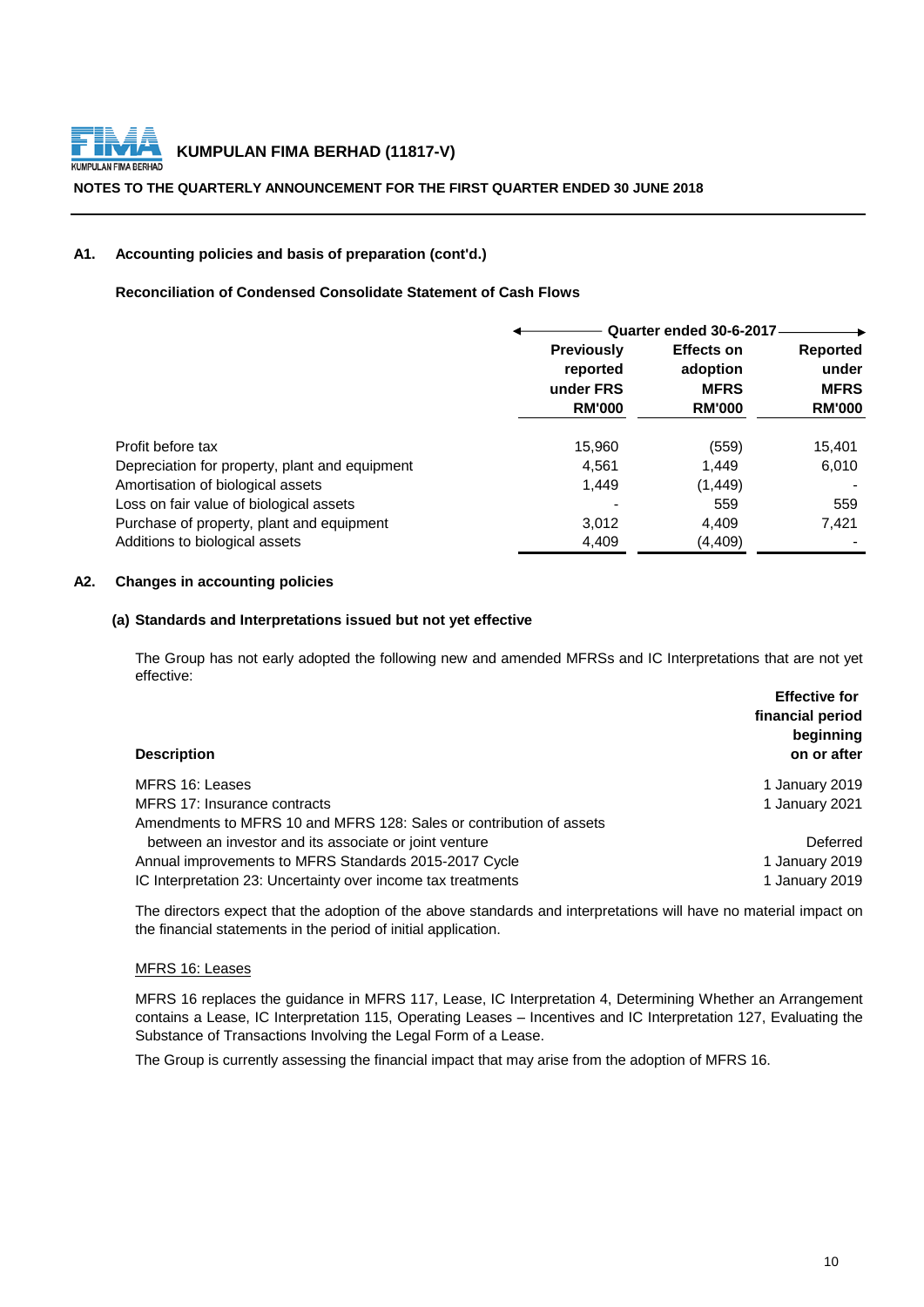

#### **NOTES TO THE QUARTERLY ANNOUNCEMENT FOR THE FIRST QUARTER ENDED 30 JUNE 2018**

#### **A2. Changes in accounting policies (cont'd.)**

#### **(a) Standards and Interpretations issued but not yet effective (cont'd.)**

#### Amendments to MFRS 10 and MFRS 128: Sales or contribution of assets between an investor and its associate or joint venture

The amendments clarify that an entity, which is a venture capital organization, or a mutual fund, unit trust or similar entities, has an investment-by-investment choice to measure its investments in associates and joint ventures at fair value.

There will be no significant impact on the Group from the adoption of Amendments to MFRS 128.

#### **A3. Auditors' report on preceding annual financial statements**

The financial statements of the Group for the financial year ended 31 March 2018 were not subject to any audit qualification.

#### **A4. Seasonal and cyclical factors**

The operations of the Group are not affected by any seasonal or cyclical factors other than the manufacturing segment which is affected by cyclical changes in volumes of certain products whilst the plantation segment is affected by seasonal crop production, weather conditions and fluctuating commodity prices.

#### **A5. Unusual items affecting the financial statements**

There were no unusual items affecting the financial statements of the Group for the period ended 30 June 2018.

#### **A6. Changes in estimates**

There were no changes or estimates that have a material effect on the current quarter's results.

#### **A7. Issuances, cancellation, repurchases, resale and repayment of debts and equity securities**

Save as disclosed below, there were no issuances, cancellations, repurchases, resale and repayments of debts and equity securities for the current quarter.

During the current quarter, the Company repurchased of its issued ordinary shares from the open market at an average price of RM1.47 per share. The total transaction paid for the repurchase including transaction costs was RM350,638. Of the total 282,231,600 issued ordinary shares, 532,300 shares are held as treasury shares by the Company.

#### **A8. Dividend paid**

There were no dividends paid in the current quarter (preceding year corresponding period: nil).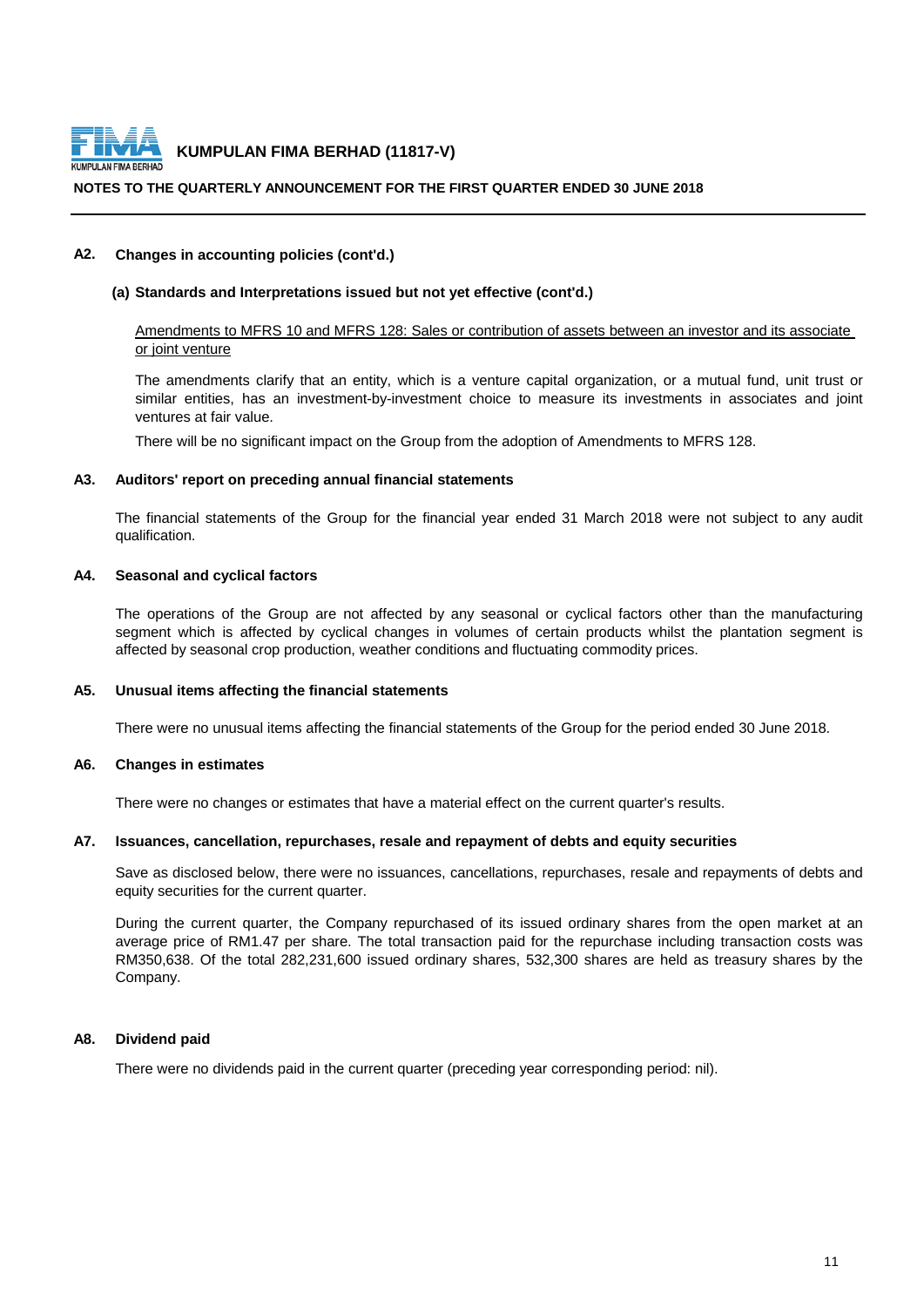

#### **NOTES TO THE QUARTERLY ANNOUNCEMENT FOR THE FIRST QUARTER ENDED 30 JUNE 2018**

## **A9. Segmental information**

## **(i) Segmental revenue and results for business segments**

|                     |               | <b>Quarter ended</b> |               | 3 months cumulative |
|---------------------|---------------|----------------------|---------------|---------------------|
|                     | 30-6-2018     | 30-6-2017            | 30-6-2018     | 30-6-2017           |
| Revenue             | <b>RM'000</b> | <b>RM'000</b>        | <b>RM'000</b> | <b>RM'000</b>       |
| Manufacturing*      | 30,858        | 35,806               | 30,858        | 35,806              |
| <b>Plantation</b>   | 22,333        | 44,968               | 22,333        | 44,968              |
| <b>Bulking</b>      | 16,303        | 10.161               | 16,303        | 10,161              |
| Food                | 24,839        | 28,889               | 24,839        | 28,889              |
| <b>Others</b>       | 4,065         | 3,702                | 4,065         | 3,702               |
|                     | 98,398        | 123,526              | 98,398        | 123,526             |
| <b>Eliminations</b> | (2,819)       | (2,379)              | (2,819)       | (2, 379)            |
|                     | 95,579        | 121,147              | 95,579        | 121,147             |

|                          | <b>Quarter ended</b> |               |               | 3 months cumulative |
|--------------------------|----------------------|---------------|---------------|---------------------|
|                          | 30-6-2018            | 30-6-2017     | 30-6-2018     | 30-6-2017           |
| <b>Profit before tax</b> | <b>RM'000</b>        | <b>RM'000</b> | <b>RM'000</b> | <b>RM'000</b>       |
| Manufacturing*           | 4,410                | 5,173         | 4,410         | 5,173               |
| Plantation               | 915                  | 7,933         | 915           | 7,933               |
| <b>Bulking</b>           | 9,094                | 3,631         | 9,094         | 3,631               |
| Food                     | 1,580                | (343)         | 1,580         | (343)               |
| <b>Others</b>            | (470)                | (538)         | (470)         | (538)               |
|                          | 15,529               | 15,856        | 15,529        | 15,856              |
| Associated companies     | 230                  | (455)         | 230           | (455)               |
|                          | 15,759               | 15,401        | 15,759        | 15,401              |

\* Production and trading of security documents.

## **(ii) Geographical segments**

|                     | <b>Quarter ended</b> |               |               | 3 months cumulative |
|---------------------|----------------------|---------------|---------------|---------------------|
|                     | 30-6-2018            | 30-6-2017     | 30-6-2018     | 30-6-2017           |
| Revenue             | <b>RM'000</b>        | <b>RM'000</b> | <b>RM'000</b> | <b>RM'000</b>       |
| Malaysia            | 56,281               | 54,322        | 56,281        | 54,322              |
| Indonesia           | 18.942               | 41,918        | 18,942        | 41,918              |
| Papua New Guinea    | 23,175               | 27,286        | 23,175        | 27,286              |
|                     | 98,398               | 123,526       | 98,398        | 123,526             |
| <b>Eliminations</b> | (2,819)              | (2,379)       | (2,819)       | (2, 379)            |
|                     | 95,579               | 121,147       | 95,579        | 121,147             |
| Profit before tax   |                      |               |               |                     |
| Malaysia            | 8,522                | 4,058         | 8,522         | 4,058               |
| Indonesia           | 5,692                | 12,325        | 5,692         | 12,325              |
| Papua New Guinea    | 1,315                | (527)         | 1,315         | (527)               |
|                     | 15,529               | 15,856        | 15,529        | 15,856              |
| Eliminations        | 230                  | (455)         | 230           | (455)               |
|                     | 15,759               | 15,401        | 15,759        | 15,401              |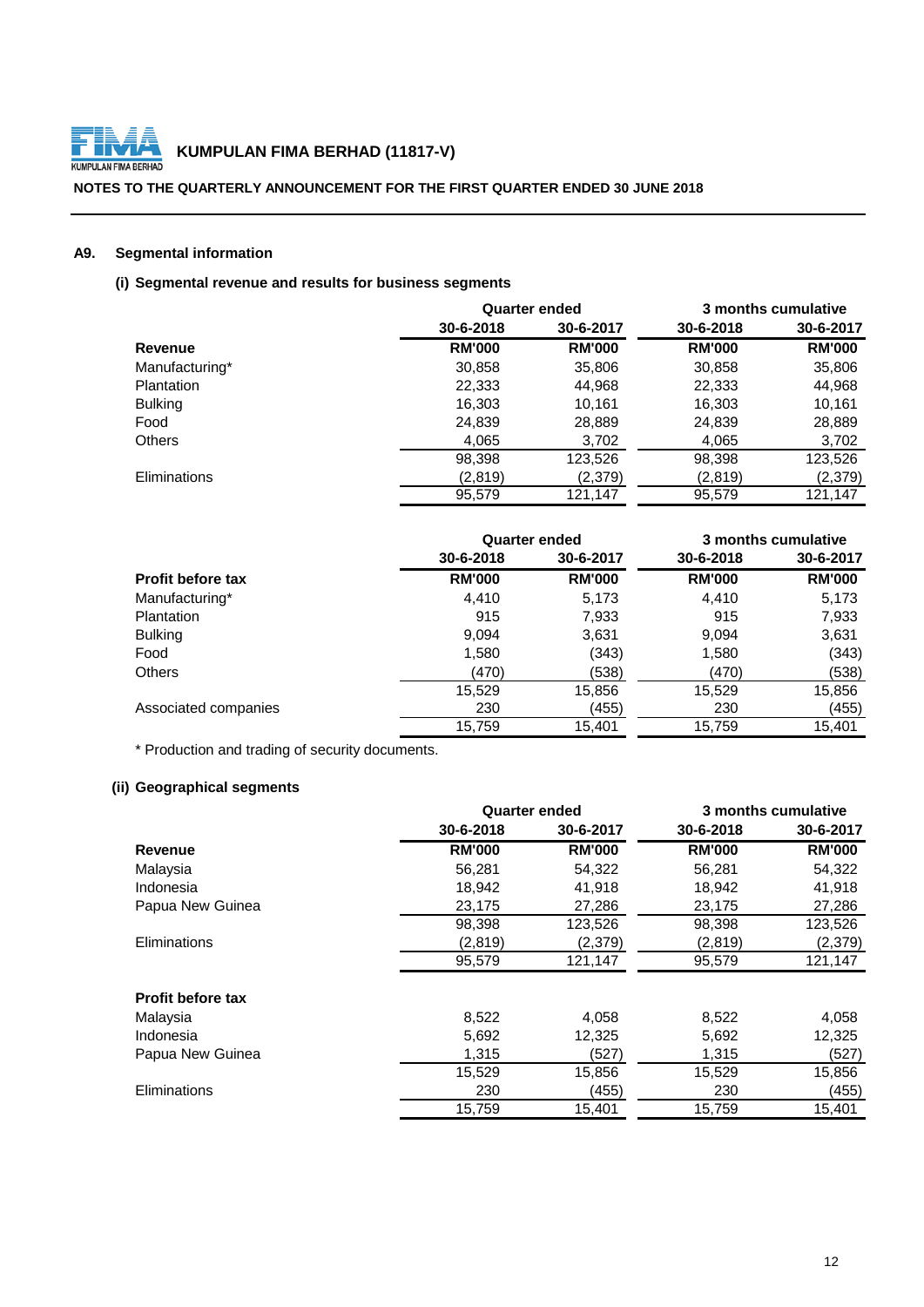

#### **NOTES TO THE QUARTERLY ANNOUNCEMENT FOR THE FIRST QUARTER ENDED 30 JUNE 2018**

## **A9. Segmental information (cont'd.)**

## **(ii) Geographical segments (cont'd.)**

| <b>Assets and liabilities</b> | <b>Current year to date</b><br>30-6-2018 |                              | <b>Preceding year</b><br>corresponding period<br>30-6-2017 |                              |
|-------------------------------|------------------------------------------|------------------------------|------------------------------------------------------------|------------------------------|
|                               | <b>Assets</b><br><b>RM'000</b>           | Liabilities<br><b>RM'000</b> | <b>Assets</b><br><b>RM'000</b>                             | Liabilities<br><b>RM'000</b> |
| Malaysia                      | 1,207,926                                | 250,774                      | 1,217,213                                                  | 171,542                      |
| Indonesia                     | 94.219                                   | 18.139                       | 111,904                                                    | 23,567                       |
| Papua New Guinea              | 156,467                                  | 65,985                       | 160,494                                                    | 68,446                       |
|                               | 1,458,612                                | 334,898                      | 1,489,611                                                  | 263,555                      |
| Eliminations                  | (263,353)                                | (155, 397)                   | (303,938)                                                  | (104,962)                    |
|                               | 1,195,259                                | 179,501                      | 1,185,673                                                  | 158,593                      |

## **A10. Profit before tax**

The following amounts have been included in arriving at profit before tax:

|                                            | <b>Quarter ended</b> |               |               | 3 months cumulative |  |
|--------------------------------------------|----------------------|---------------|---------------|---------------------|--|
|                                            | 30-6-2018            | 30-6-2017     | 30-6-2018     | 30-6-2017           |  |
| Other income                               | <b>RM'000</b>        | <b>RM'000</b> | <b>RM'000</b> | <b>RM'000</b>       |  |
| Interest income                            | 1,578                | 1,229         | 1,578         | 1,229               |  |
| <b>Operating expenses</b>                  |                      |               |               |                     |  |
| Depreciation                               | 5,911                | 6,415         | 5,911         | 6,415               |  |
| Interest expense                           | 366                  | 141           | 366           | 141                 |  |
| Unrealised foreign exchange (gain)/loss    | (1,094)              | 1,836         | (1,094)       | 1,836               |  |
| Realised forex exchange loss/(gain)        | 570                  | (694)         | 570           | (694)               |  |
| Impairment loss on trade receivables       | 741                  | 47            | 741           | 47                  |  |
| Write back of impairment loss on           |                      |               |               |                     |  |
| trade receivables                          | (1,557)              | (2)           | (1, 557)      | (2)                 |  |
| Loss on fair value of biological assets    | 474                  | 559           | 474           | 559                 |  |
| Net (reversal of)/provision for warranty   | (355)                | 321           | (355)         | 321                 |  |
| Write down of inventories                  | 106                  | 979           | 106           | 979                 |  |
| Net (reversal of)/provision for retirement |                      |               |               |                     |  |
| benefit obligations                        | (5)                  | 8             | (5)           | 8                   |  |

#### **A11. Valuation of property, plant and equipment**

The Group upon adoption of MFRS has elected to use cost model from previous revaluation model. This change in accounting policy has resulted in revaluation amount on the transition date to be recorded as deemed cost.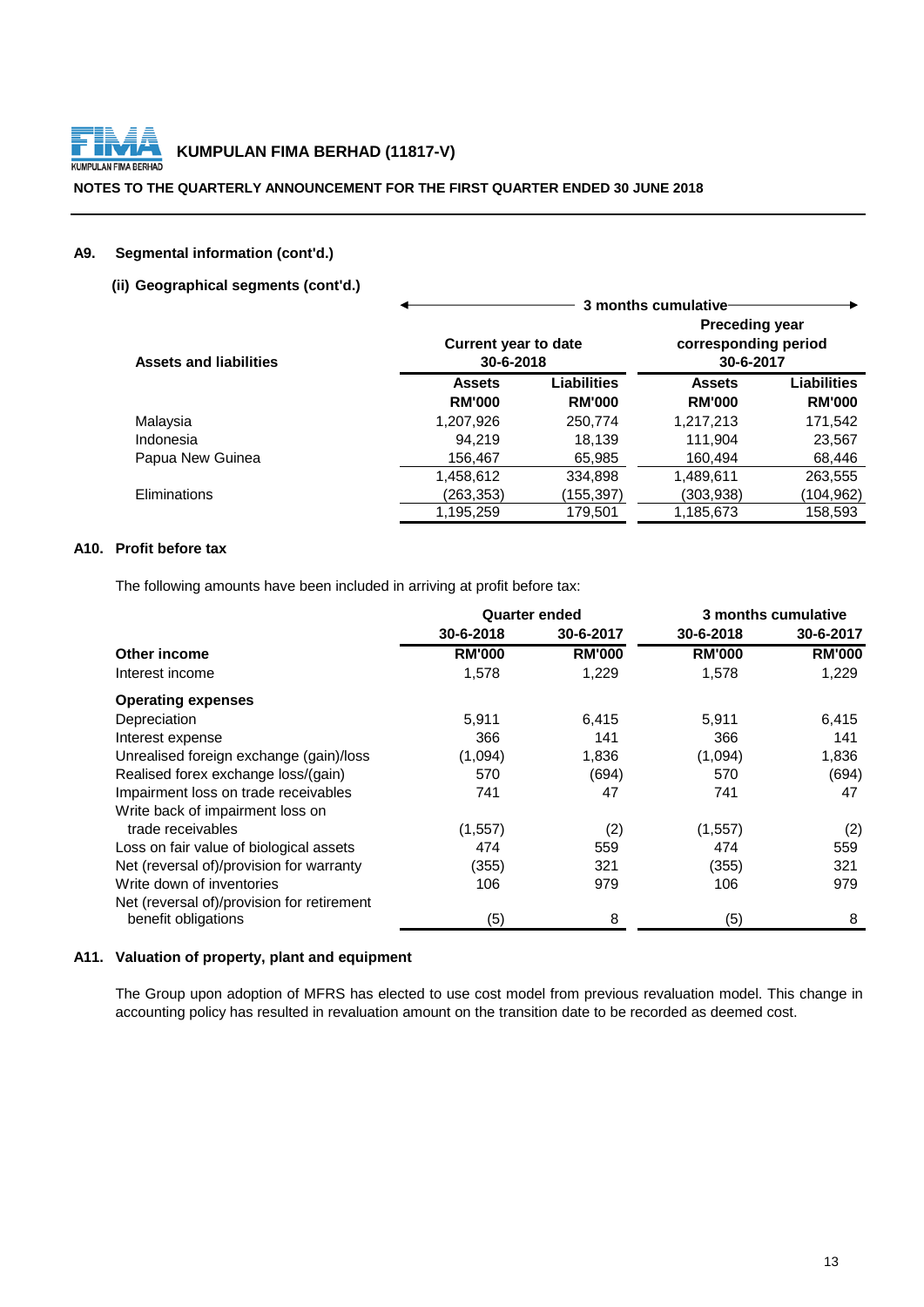

#### **NOTES TO THE QUARTERLY ANNOUNCEMENT FOR THE FIRST QUARTER ENDED 30 JUNE 2018**

#### **A12. Subsequent events**

Except for Mahkamah Agung's written decision dated 21 August 2018 in relation to PTNJL's appeal on the Ministerial Order as disclosed in Note B10(ii), there were no other material events subsequent to the end of the current quarter.

## **A13. Inventories**

During the quarter, there was no significant write down or write back of inventories except as disclosed in Note A10 above.

#### **A14. Changes in the composition of the Group**

There were no changes in the composition of the Group for the current quarter and financial period to date.

#### **A15. Changes in contingent liabilities**

There were no additional contingent liabilities during the current quarter, except as disclosed in Note B10 herein.

#### **A16. Significant acquisition of property, plant and equipment**

For the current quarter under review the Group's acquisitions of property, plant and equipment are as follows :

|                        | <b>Current year</b> |
|------------------------|---------------------|
|                        | to date             |
|                        | <b>RM'000</b>       |
| Plant and equipment    | 1,488               |
| <b>Vehicles</b>        | 4                   |
| Land and buildings     | 406                 |
| Furniture and fittings | 569                 |
| Bearer plants          | 7,446               |
|                        | 9.913               |

#### **A17. Capital commitments**

The amount of commitments not provided for in the interim financial statements as at 30 June 2018 were as follows:

|                                   | <b>Current year</b> |
|-----------------------------------|---------------------|
|                                   | to date             |
|                                   | <b>RM'000</b>       |
| Property, plant and equipment     |                     |
| - Approved and contracted for     | 2.554               |
| - Approved but not contracted for | 38.489              |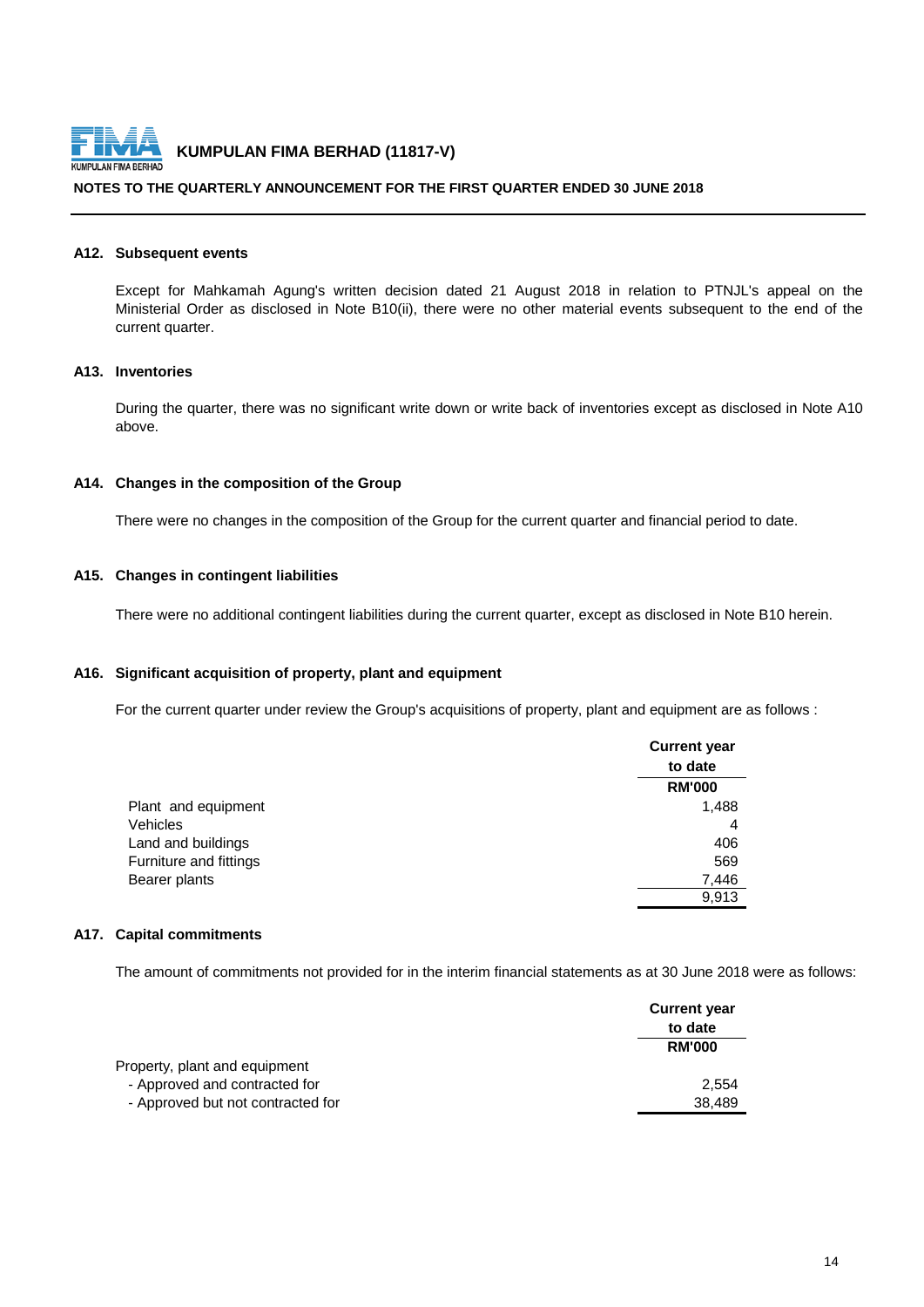

#### **NOTES TO THE QUARTERLY ANNOUNCEMENT FOR THE FIRST QUARTER ENDED 30 JUNE 2018**

## **A18. Related party transactions**

The Group's related party transactions during the financial period were as follows:

|                                                                                                                                                                                   | <b>Current year</b><br>to date |
|-----------------------------------------------------------------------------------------------------------------------------------------------------------------------------------|--------------------------------|
|                                                                                                                                                                                   | <b>RM'000</b>                  |
| Rental expenses payable to a subsidiary<br>- Fima Corporation Berhad                                                                                                              | 193                            |
| Advisory services rendered by corporate shareholder,<br>BHR Enterprise Sdn. Bhd.                                                                                                  | 30                             |
| Rental income receivables from<br>- Fima Instanco Sdn. Bhd.                                                                                                                       | 30                             |
| Transactions with related parties*<br>- PT Pohon Emas Lestari - Purchase of fresh fruit bunch<br>- Nationwide Express - Delivery services<br>- Nationwide Express - Rental income | 1,689<br>15<br>22              |

\* Related parties by virtue of common shareholders/common directors.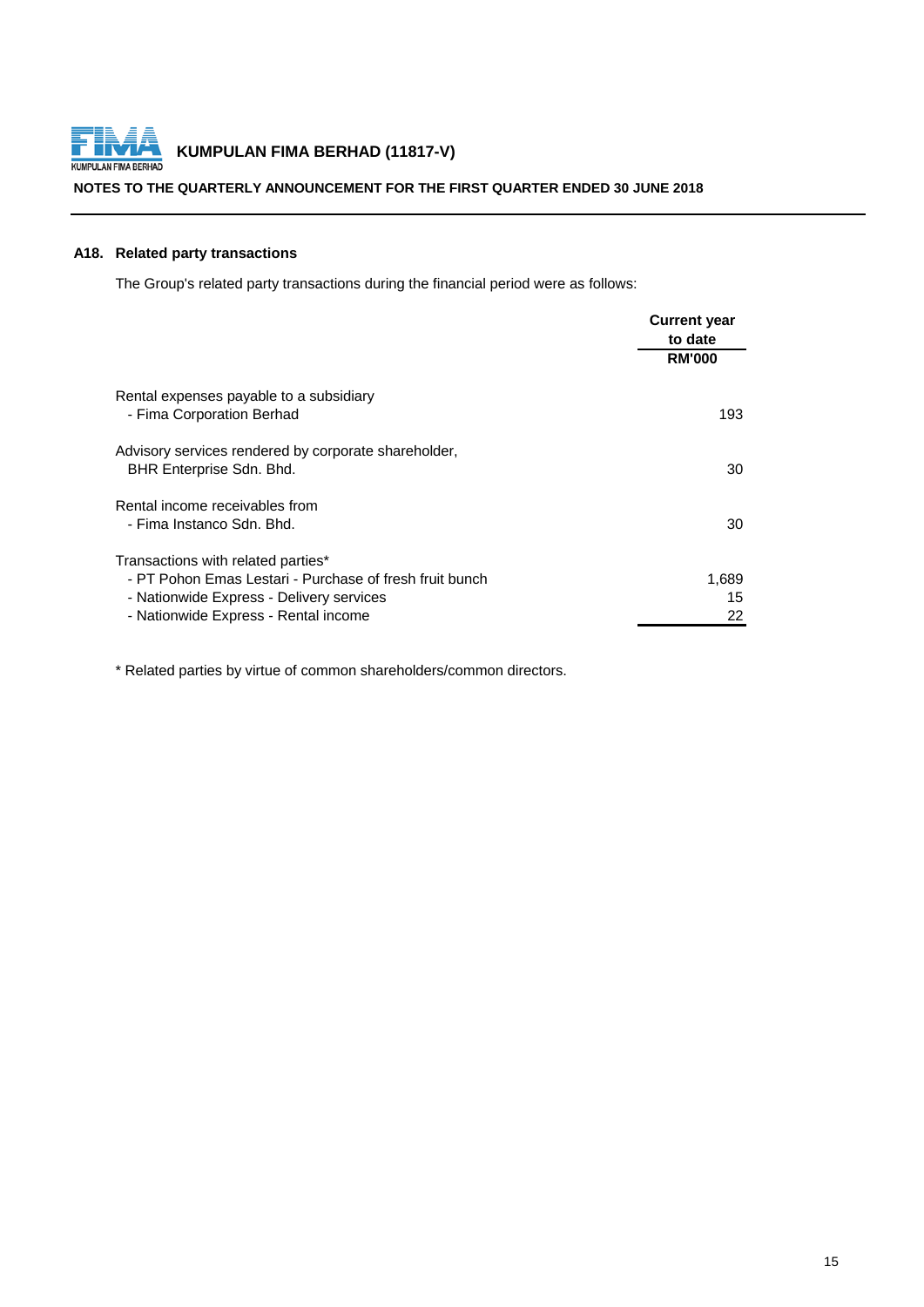

#### **NOTES TO THE QUARTERLY ANNOUNCEMENT FOR THE FIRST QUARTER ENDED 30 JUNE 2018**

#### **PART B - Bursa Securities Listing Requirements**

#### **B1. Review of performance**

#### **Group Performance**

|                   | <b>Current</b> | <b>Previous</b> |          |        |
|-------------------|----------------|-----------------|----------|--------|
| (RM Million)      | YTN            | YTD             | Variance | %      |
| Revenue           | 95.58          | 121.15          | (25.57)  | (21.1) |
| Profit before tax | 15.76          | 15.40           | 0.36     | 2.3    |

Group revenue for the first quarter ended 30 June 2018 decreased to RM95.58 million as compared to RM121.15 million recorded in the corresponding period last year. The decreased of RM25.57 million was attributed to the lower revenue generated by manufacturing, plantation and food divisions.

However, Group profit before tax ("PBT") slightly increased by RM0.36 million to RM15.76 million compared from last year.

The performance of each business division is as follows:

#### **Manufacturing Division**

|                   | Current | <b>Previous</b> |          |        |
|-------------------|---------|-----------------|----------|--------|
| (RM Million)      | YTD     | YTD             | Variance | %      |
| Revenue           | 30.86   | 35.81           | (4.95)   | (13.8) |
| Profit before tax | 4.41    | 5.17            | (0.76)   | (14.7) |

Revenue from **Manufacturing Division** decreased by 13.8% to RM30.86 million from RM35.81 million last year, primarily due to expiration of the contract to supply certain travel documents in the first quarter FY2018.

#### **Plantation Division**

|                                 | Current | <b>Previous</b> |          |         |
|---------------------------------|---------|-----------------|----------|---------|
| (RM Million)                    | YTD     | YTD             | Variance | %       |
| Revenue                         |         |                 |          |         |
| Indonesia                       |         |                 |          |         |
| - Crude palm oil (CPO)          | 18.94   | 36.14           | (17.20)  | (47.6)  |
| - Crude palm kernel oil (CPKO)  |         | 5.79            | (5.79)   | (100.0) |
| Malaysia                        |         |                 |          |         |
| - Fresh fruit bunch (FFB)       | 2.39    | 2.47            | (0.08)   | (3.3)   |
| - Pineapple                     | 1.00    | 0.57            | 0.43     | 75.4    |
| Total                           | 22.33   | 44.97           | (22.64)  | (50.3)  |
| <b>Profit before tax</b>        | 0.92    | 7.93            | (7.01)   | (88.4)  |
| Fresh fruit bunch produced (mt) | 38,980  | 47,564          | (8,584)  | (18.0)  |
| FFB yield/ha (mt)               | 4.71    | 6.25            | (1.54)   | (24.6)  |
| Cost of FFB produced (RM/mt)    | 226.61  | 222.19          | 4.42     | 2.0     |
| Crude palm oil produced (mt)    | 10,142  | 13,165          | (3,023)  | (23.0)  |
| CPO extraction rate (%)         | 22.50   | 22.44           | 0.06     | 0.3     |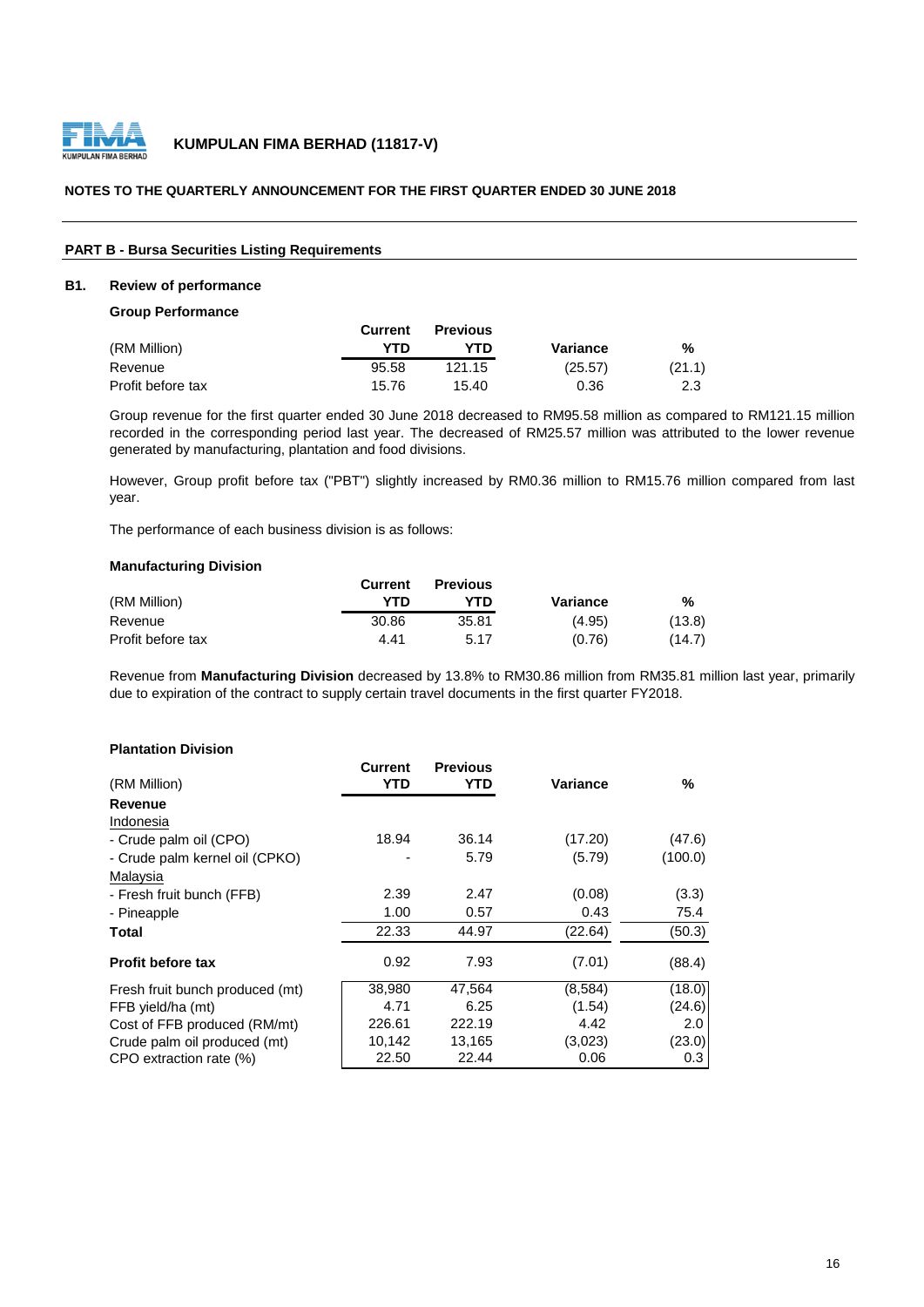

#### **NOTES TO THE QUARTERLY ANNOUNCEMENT FOR THE FIRST QUARTER ENDED 30 JUNE 2018**

#### **B1. Review of performance (cont'd.)**

**Plantation Division (cont'd.)**

|                            | <b>Current</b><br><b>YTD</b> | <b>Previous</b><br>YTD | Variance | %      |
|----------------------------|------------------------------|------------------------|----------|--------|
| <b>Sales Quantity (mt)</b> |                              |                        |          |        |
| - CPO                      | 9,012                        | 14,334                 | (5,322)  | (37.1) |
| - CPKO                     |                              | 1,388                  | (1,388)  |        |
| Average CIF selling price, |                              |                        |          |        |
| net of duty (RM/mt)        |                              |                        |          |        |
| - CPO                      | 2,102                        | 2,570                  | (468)    | (18.2) |
| - CPKO                     |                              | 4,170                  | (4, 170) |        |
| Palm profiles (ha)         |                              |                        |          |        |
| - Mature                   | 8,275.5                      | 7,613.0                |          |        |
| - Immature                 | 6,433.8                      | 5,597.3                |          |        |
| Total planted area         | 14.709.3                     | 13,210.3               |          |        |

Revenue from **Plantation Division** decreased by 50.3% to RM22.33 million as compared to the corresponding period last year. It is primarily attributable to lower sales volume and selling price of CPO and CPKO. The division posted a PBT of RM0.92 million, RM7.01 million lower than last year.

Our plantation estates in Malaysia which are still in the process of land development or palm planting registered a total pretax loss of RM2.88 million as compared to RM1.63 million pretax loss recorded in the corresponding period last year.

#### **Bulking Division**

|                   | <b>Current</b> | <b>Previous</b> |          |       |
|-------------------|----------------|-----------------|----------|-------|
| (RM Million)      | YTD            | YTN             | Variance | %     |
| Revenue           | 16.30          | 10.16           | 6.14     | 60.4  |
| Profit before tax | 9.09           | 3.63            | 5.46     | 150.4 |

**Bulking Division** recorded an increase of RM6.14 million or 60.4% higher in revenue from RM10.16 million recorded last year. The increase was mainly due to higher revenue recorded by most of products segment. In line with the increase in revenue, the division's PBT increased by RM5.46 million to RM9.09 million.

| <b>Food Division</b>     |                       |                        |          |        |
|--------------------------|-----------------------|------------------------|----------|--------|
| (RM Million)             | <b>Current</b><br>YTD | <b>Previous</b><br>YTD | Variance | %      |
| <b>Revenue</b>           |                       |                        |          |        |
| Papua New Guinea (PNG)   | 23.18                 | 27.29                  | (4.11)   | (15.1) |
| Malaysia                 | 1.66                  | 1.60                   | 0.06     | 3.7    |
|                          | 24.84                 | 28.89                  | (4.05)   | (14.0) |
| Profit/(loss) before tax | 1.58                  | (0.34)                 | 1.92     | 564.7  |

**Food Division's** revenue decrease to RM24.84 million compared to RM28.89 million recorded in the previous financial year. The decrease in revenue was mainly due to the lower sales volume of canned tuna and lower selling price of canned mackerel. The division's PBT increased by RM1.92 milion as compared to RM0.34 million loss before tax recorded in the same period last year mainly attributable to lower forex losses of RM0.05 million (Q1 FY2018: Forex loss of RM1.32 million).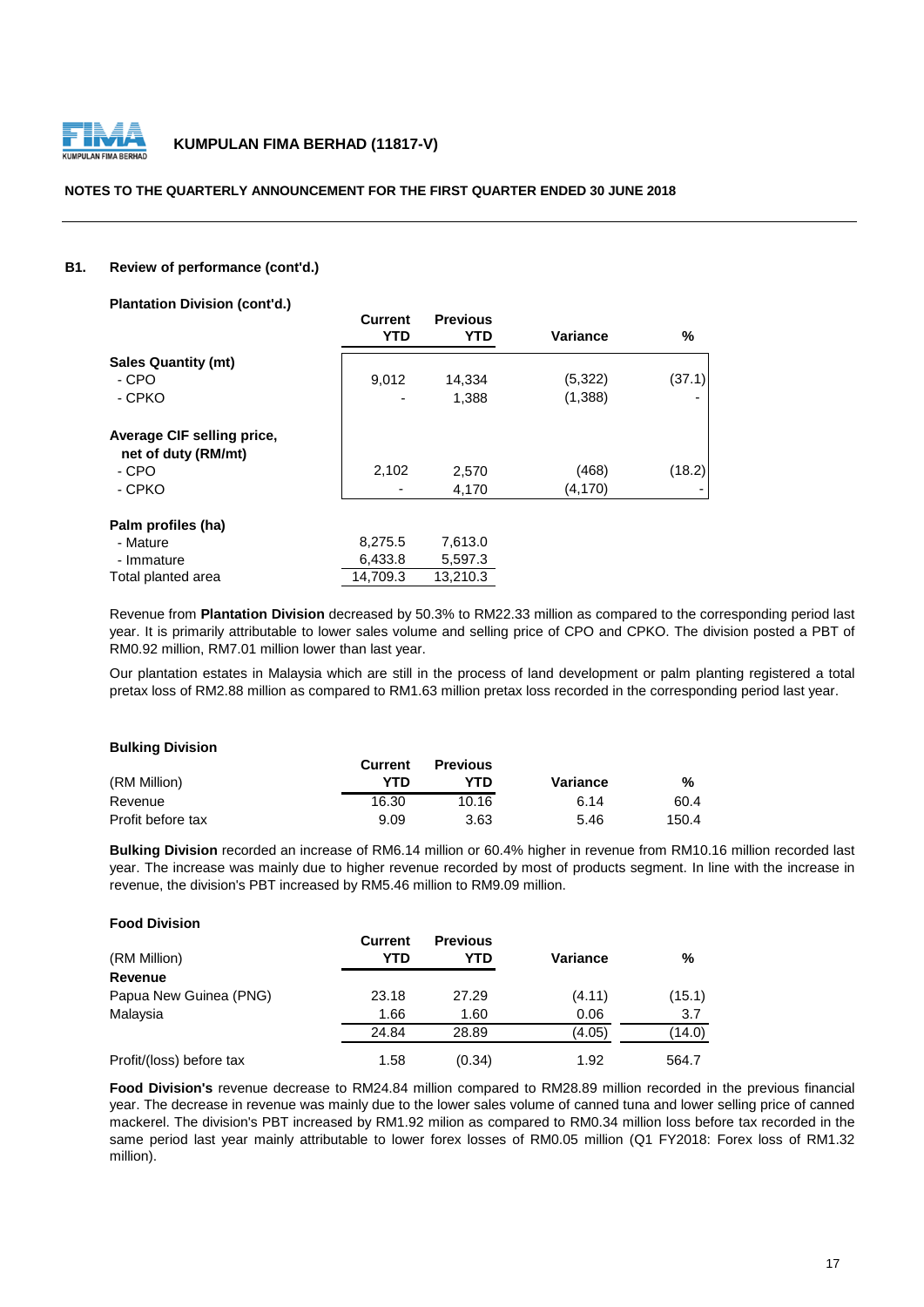

#### **NOTES TO THE QUARTERLY ANNOUNCEMENT FOR THE FIRST QUARTER ENDED 30 JUNE 2018**

#### **B2. Comparison with preceding quarter's results**

#### **Group Performance**

|                   | OTR <sub>1</sub> | OTR 4   |          |        |
|-------------------|------------------|---------|----------|--------|
| (RM Million)      | FY 2019          | FY 2018 | Variance | %      |
| Revenue           | 95.58            | 131.95  | (36.37)  | (27.6) |
| Profit before tax | 15.76            | 17.03   | (1.27)   | (7.5)  |

The Group's revenue decreased by RM36.37 million to RM95.58 million as compared to the preceding quarter, as a result of lower revenue recorded by most of the divisions.

In line with lower revenue registered in the current quarter, Group PBT decreased by RM1.27 million to RM15.76 million as compared to RM17.03 million recorded in the preceding quarter.

The performance of each business division is as follows:

#### **Manufacturing Division**

|                   | OTR <sub>1</sub> | OTR <sub>4</sub> |          |        |
|-------------------|------------------|------------------|----------|--------|
| (RM Million)      | FY 2019          | FY 2018          | Variance | %      |
| Revenue           | 30.86            | 33.13            | (2.27)   | (6.9)  |
| Profit before tax | 4.41             | 6.29             | (1.88)   | (29.9) |

**Manufacturing Division's** revenue decreased by RM2.27 million or 6.9% in the current quarter as compared to the preceding quarter. On the back of lower revenue, PBT has also decreased from RM6.29 million in preceding quarter to RM4.41 million in current quarter.

#### **QTR 1 QTR 4** (RM Million) **FY 2019 FY 2018 Variance % Revenue** Indonesia 18.94 34.54 (15.60) (45.2) - 5.20 (5.20) (100.0) Malaysia - Fresh fruit bunch 2.39 2.59 (0.20) (7.8) - Pineapple 1.00 0.87 0.13 14.9<br> **1.00** 0.87 0.13 14.9<br>
22.33 43.20 (20.87) (48.3) **Total** 22.33 43.20 (20.87) (48.3) **Profit before tax** 0.92 4.30 (3.38) (78.6) Crude palm oil (CPO) produced (mt) 10,142 11,480 (1,338) (11.7) 9,012 13,983 (4,971) (35.6) - 1,023 (1,023)  **net of duty (RM/mt)** 2,102 2,473 (371) (15.0) 5,084 (5,084) - CPKO **Sales Quantity (mt) Plantation Division** - CPKO **Average CIF selling price,** - CPKO - CPO - CPO - CPO

Plantation Division's revenue for the quarter decreased by RM20.87 million, lower than the preceding quarter due to lower sales volume and selling price of CPO and CPKO. As results of lower revenue, PBT decreased by RM3.38 million as compared to the preceding quarter.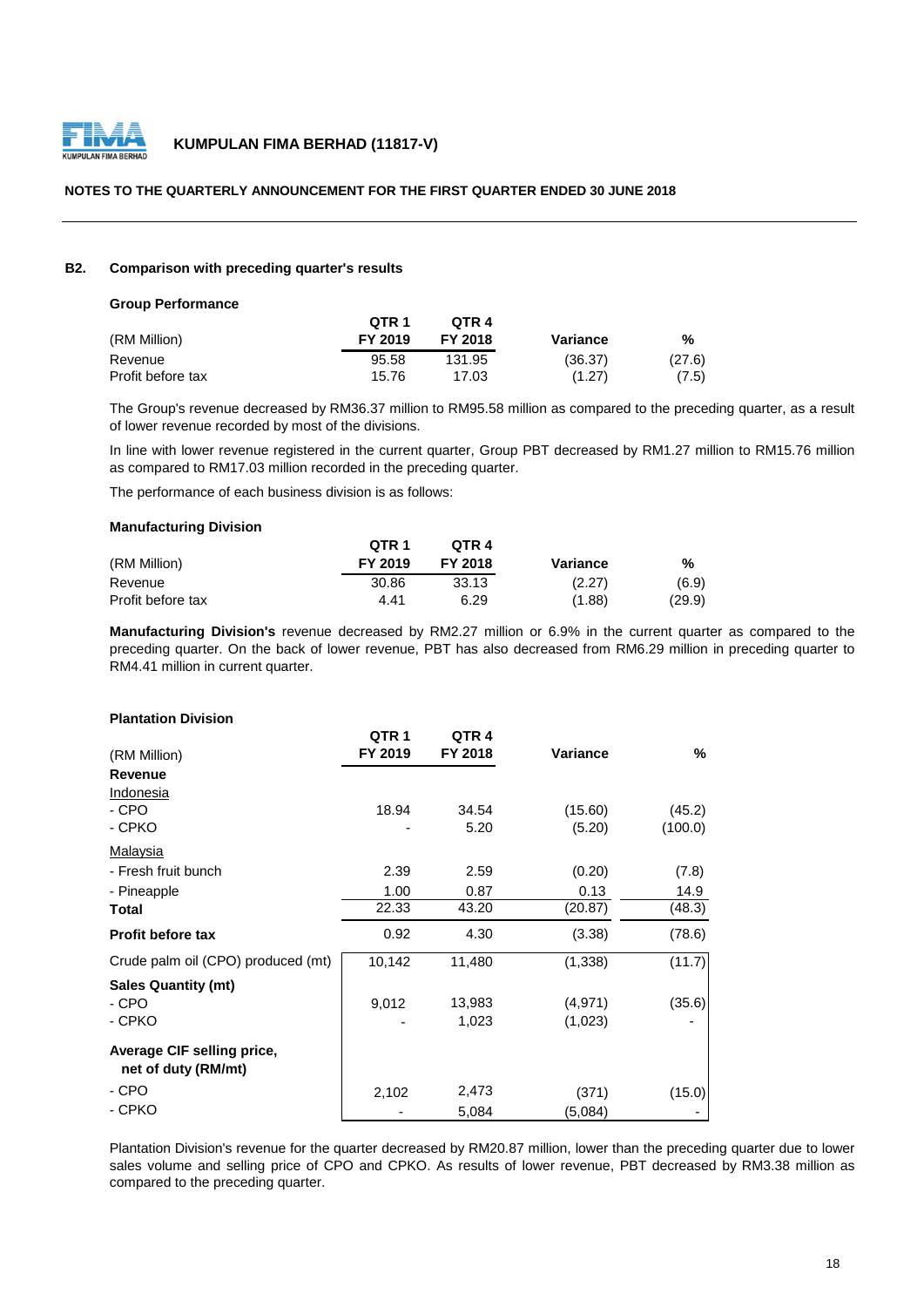

#### **NOTES TO THE QUARTERLY ANNOUNCEMENT FOR THE FIRST QUARTER ENDED 30 JUNE 2018**

#### **B2. Comparison with preceding quarter's results (cont'd.)**

| <b>Bulking Division</b> |                  |         |          |      |
|-------------------------|------------------|---------|----------|------|
|                         | OTR <sub>1</sub> | OTR 4   |          |      |
| (RM Million)            | FY 2019          | FY 2018 | Variance | %    |
| Revenue                 | 16.30            | 16.23   | 0.07     | 0.4  |
| Profit before tax       | 9.09             | 8.24    | 0.85     | 10.3 |

Revenue from **Bulking Division** of RM16.30 million was slightly higher than the preceding quarter. In line with increase in revenue, PBT has also increased by 10.3% or RM0.85 million as compared to the preceding quarter.

| <b>Food Division</b>     |                  |                  |                 |        |
|--------------------------|------------------|------------------|-----------------|--------|
|                          | QTR <sub>1</sub> | QTR <sub>4</sub> |                 |        |
| (RM Million)             | FY 2019          | FY 2018          | <b>Variance</b> | %      |
| Revenue                  |                  |                  |                 |        |
| <b>PNG</b>               | 23.18            | 36.53            | (13.35)         | (36.5) |
| Malaysia                 | 1.66             | 1.65             | 0.01            | 0.6    |
|                          | 24.84            | 38.18            | (13.34)         | (34.9) |
| Profit/(loss) before tax | 1.58             | (1.05)           | 2.63            | 250.5  |

Revenue from **Food Division** decreased by RM13.34 million or 34.9% to RM24.84 million as compared to the preceding quarter due to lower sales volume of canned tuna. The division registered higher PBT of RM1.58 million as compared to loss before tax of RM1.05 million in preceding quarter, mainly attributed to the forex loss of RM5.53 million recognised in Q4 FY2018.

#### **B3. Prospects**

The Directors expect the performance of the Group to be challenging for the next financial year. The prospect of each business division for the next financial year is as follows:

The Board recognises the challenges ahead faced by **Manufacturing Division** following the expiration of a supply contract for certain travel document. The division will continue its concerted efforts to establish new strategic alliances to develop new products and solutions to complement its existing products.

**Plantation Division.** The overall performance of the oil palm production and processing is very much influenced by the direction of palm oil prices and our estates' yield. Nevertheless, we will remain focus in improving our efficiency in oil processing and optimising production cost.

**Bulking Division.** The demand for storage is expected to improve slightly with the increase in palm oil stock level nationwide. The division is looking at securing more long term contracts with customers as well as handling higher margin products.

**Food Division** faces many challenges ahead, particularly in Papua New Guinea where the division's main operation is located, amidst intense market competition from cheaper imported products and currency fluctuation. The division will continue to focus on operational efficiency, productivity and margin improvements, and cost control as well as emphasising on quality, service and delivery.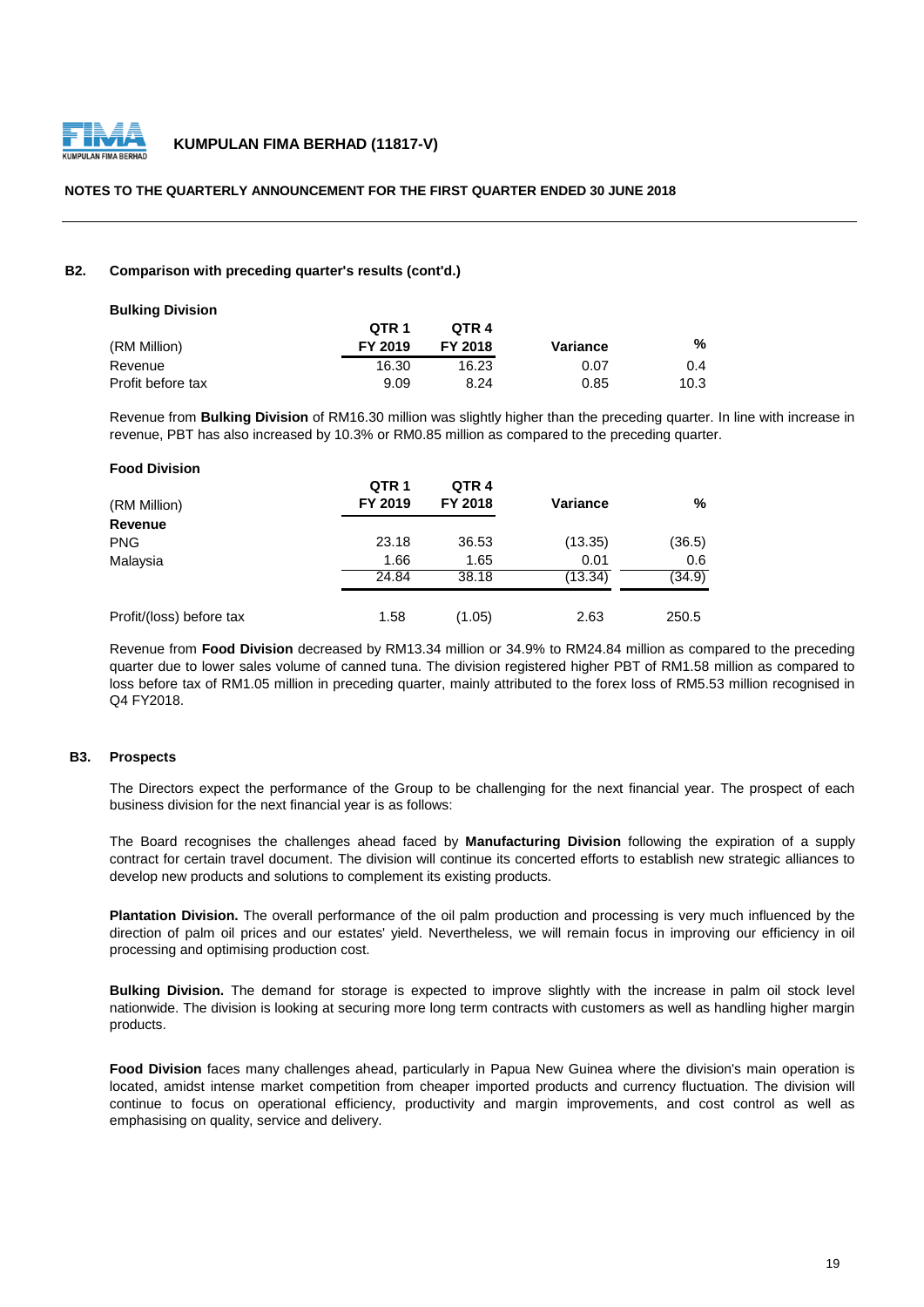

#### **NOTES TO THE QUARTERLY ANNOUNCEMENT FOR THE FIRST QUARTER ENDED 30 JUNE 2018**

#### **B4. Explanatory notes on variances with profit forecasts or profit guarantees**

The Group did not issue any profit forecast and/or profit guarantee to the public.

#### **B5. Income tax expense**

|                  | <b>Current</b> | <b>Current</b> |
|------------------|----------------|----------------|
|                  | year           | year           |
|                  | quarter        | to date        |
|                  | 30-6-2018      | 30-6-2018      |
|                  | <b>RM'000</b>  | <b>RM'000</b>  |
| Current taxation | 3,163          | 3,163          |

The effective tax rate on the Group's profit to date is lower than the statutory tax rate mainly due to reversal of overprovision in prior year tax expense.

#### **B6. Profits/(losses) on sale of unquoted investments and/or properties**

There were no sale of unquoted investments and/or properties during the current quarter.

#### **B7. Purchase or disposal of quoted securities**

There were no purchase or disposal of quoted securities during the current quarter.

#### **B8. Corporate proposals**

#### **(a) Status of corporate proposal**

There are no corporate proposals announced but not completed at the date of this report.

#### **(b) Utilisation of proceeds raised from any corporate proposal** Not applicable.

#### **B9. Borrowings and debt securities**

|                                   | As at<br>30-6-2018<br><b>RM'000</b> | As at<br>31-3-2018<br><b>RM'000</b> |
|-----------------------------------|-------------------------------------|-------------------------------------|
| Secured:                          |                                     |                                     |
| Non-current                       |                                     |                                     |
| *Obligations under finance leases | 15,436                              | 15,588                              |
| <b>Current</b>                    |                                     |                                     |
| *Obligations under finance leases | 611                                 | 611                                 |
| Bankers' acceptance               | 2,622                               | 8,419                               |
| Short term revolving credit       | 25,000                              | 25,000                              |
|                                   | 28,233                              | 34,030                              |
|                                   | 43,669                              | 49,618                              |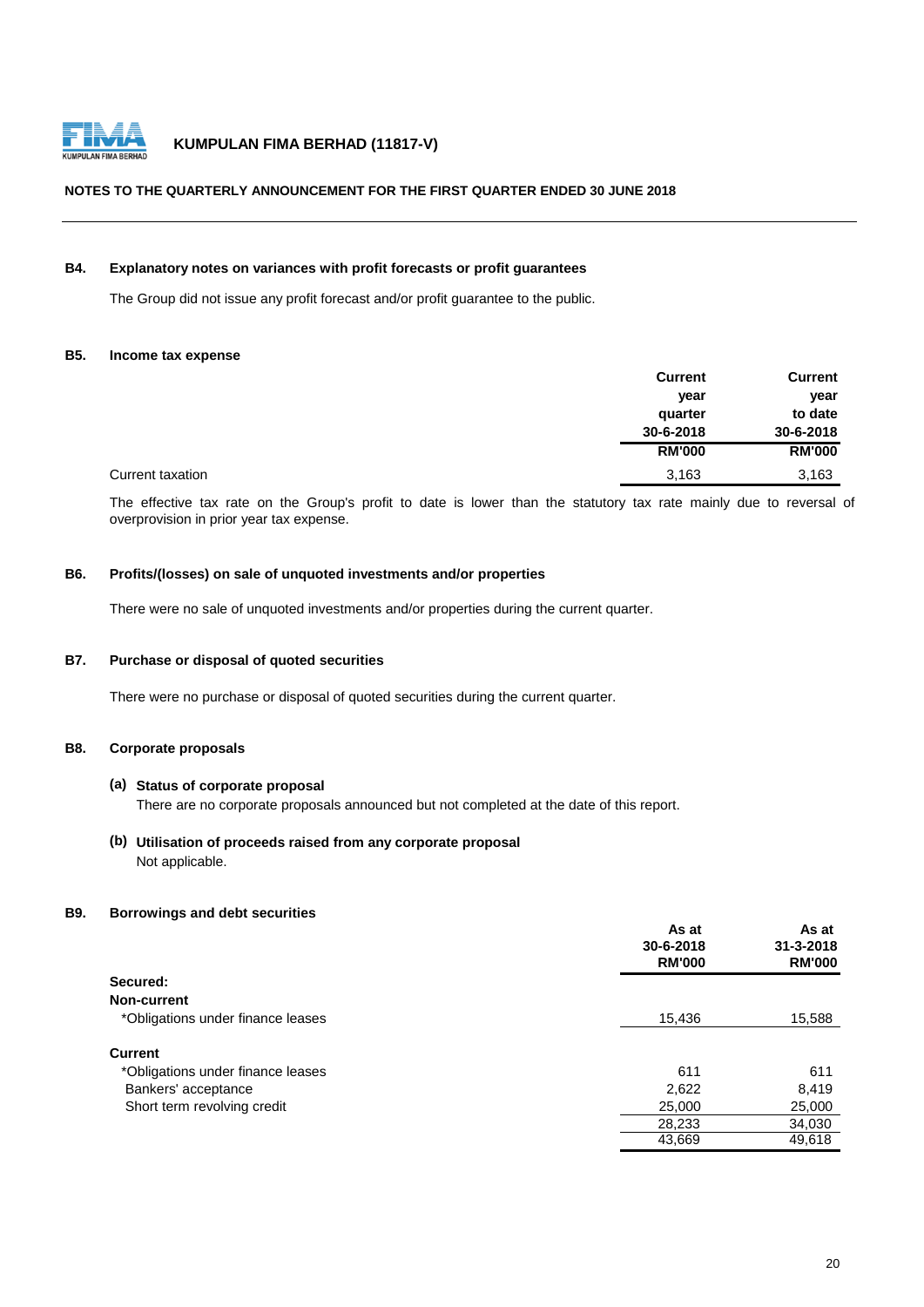

#### **NOTES TO THE QUARTERLY ANNOUNCEMENT FOR THE FIRST QUARTER ENDED 30 JUNE 2018**

#### **B9. Borrowings and debt securities (cont'd.)**

\* The obligations under finance leases are in respect of the following land lease:

- (i) A 99 year land lease granted to subsidiary, Gabungan Warisan Sdn. Bhd. to develop approximately 249.8 ha of land in Kuala Krai, Kelantan Darul Naim. The lease expires on 2 July 2112.
- (ii) Sub-leases granted to subsidiaries, Taka Worldwide Trading Sdn. Bhd. and Etika Gangsa Sdn. Bhd. over 2 parcels of land measuring approximately 404.6 ha, deemed suitable for oil palm cultivation, situated in Mukim Relai, Daerah Jajahan Gua Musang, Kelantan for a term of 66 years expiring 5 March 2075, with an option to renew for a further period of 33 years.
- (iii) A 60 year lease granted to subsidiary, R.N.E. Plantation Sdn Bhd over 1 plot of agricultural land measuring 2,000 ha located at Sungai Siput, Daerah Kuala Kangsar, Perak. The lease will expire on 3 August 2075, with an option to renew for a further 30 years.

#### **B10. Changes in material litigations**

Except for the following, there were no other changes in material litigation since the date of the last annual statement of financial position:

(i) On 30 July 2018, a subsidiary, Fima Corporation Berhad ("FimaCorp") announced that its wholly owned subsidiary, Percetakan Keselamatan Nasional Sdn. Bhd. ("the Plaintiff"), has on the same day, commenced a High Court action against Datasonic Technologies Sdn. Bhd. ("the Defendant").

The claim is for a sum of RM24,975,000.00 (excluding interest and cost) ("Outstanding Amount"), being the amount due and owing by the Defendant to the Plaintiff for 1.5 million Malaysian passport booklets which were supplied by the Plaintiff to the Defendant.

The Board of the Company is of the opinion that it is necessary for the Plaintiff to pursue the civil suit to best protect its interest.

The civil suit is not expected to have any material impact on the financial and operational position of the Company.

The case management has been fixed on 3 October 2018 at Kuala Lumpur High Court.

(ii) On 21 October 2016, FimaCorp announced that its Indonesian subsidiary, PT Nunukan Jaya Lestari ("PTNJL") has instituted legal proceedings to challenge the order issued by the Menteri Agraria dan Tata Ruang/Kepala Badan Pertanahan Nasional ('Defendant") ("Ministerial Order") to revoke PTNJL's land title Hak Guna Usaha No. 01/Nunukan Barat ("HGU") with immediate effect.

The Ministerial Order was on the basis that the HGU was improperly issued due to administrative irregularities performed by certain officers of the Badan Pertanahan Nasional Provinsi Kalimantan Timur at the time of the issuance of the HGU in 2003, resulting in parts of the area within the HGU to overlap with foresty areas. PTNJL's planted area affected by the Ministerial Order measures 3,691.9 hectare.

On 21 October 2016, PTNJL filed an application in the Pengadilan Tata Usaha (State Administrative Court) in Jakarta, Indonesia seeking an order to annul the Ministerial Order. Simultaneously, in the said application, PTNJL has also sought an order from State Administrative Court to postpone the enforcement of the Ministerial Order pending full and final determination of the matter by the Indonesian courts. The Defendant, together with a third party interverner, PT Adindo Hutani Lestari, have filed a defence against the said suit.

On 13 June 2017, the State Administrative Court dismissed the application filed by PTNJL to annul the Ministerial Order. Subsequently on 24 July 2017, PTNJL filed and appeal to the Pengadilan Tinggi Tata Usaha Negara Jakarta to appeal against the decision of the State Adminstrative Court.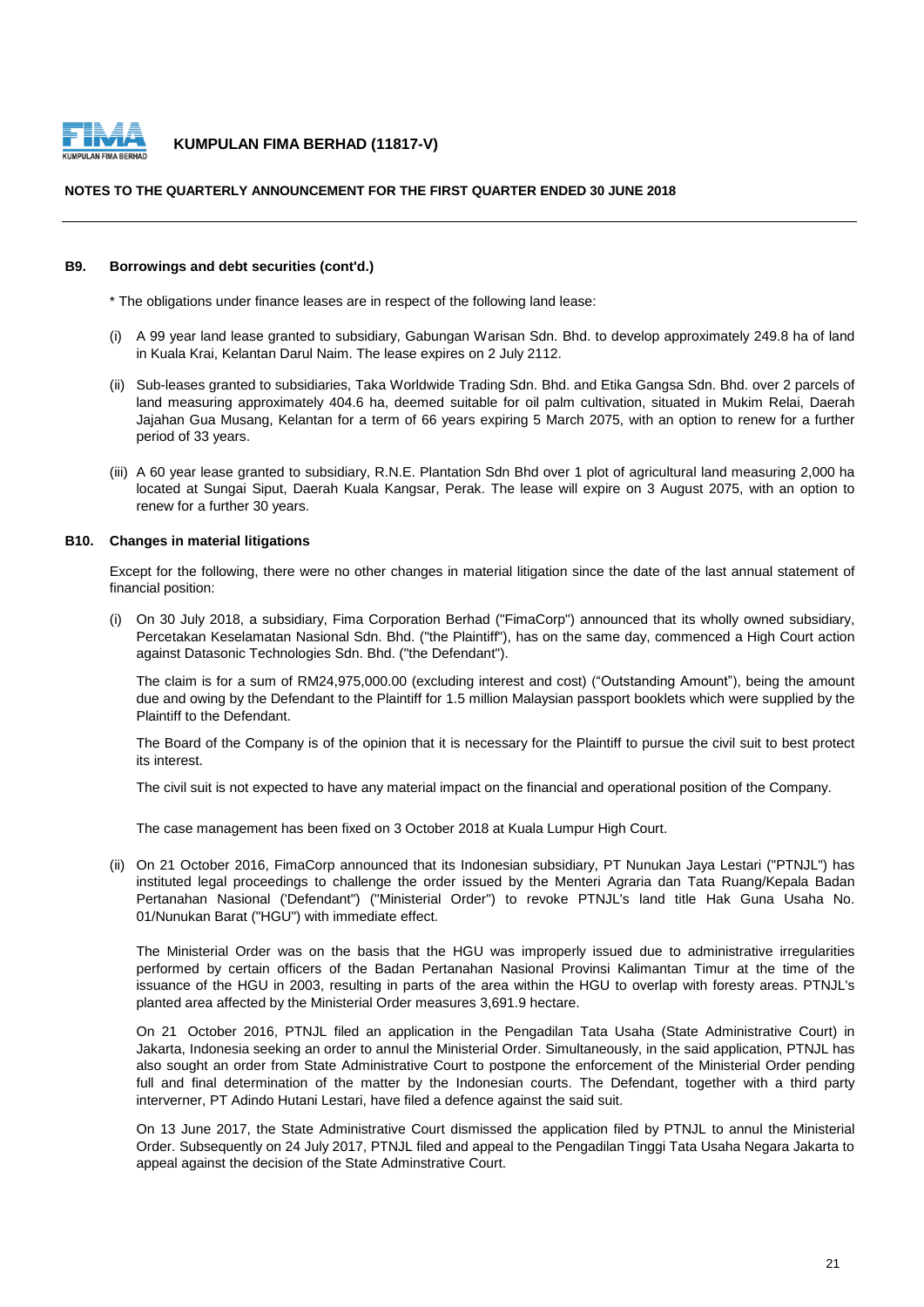

appeal against the decision of the State Adminstrative Court.

#### NOTES TO THE QUARTERLY ANNOUNCEMENT FOR THE FIRST QUARTER ENDED 30 JUNE 2018 INE WORNTENET ANNOUNCEMENT FON THE FINJT WORNTEN ENDED 30 JUNE 2016

#### **B10. Changes in material litigations (cont'd.)**

The Pengadilan Tinggi Tata Usaha Negara Jakarta vide its written decision dated 11 December 2017 (which was received by the Company's solicitors on 2 January 2018 and subsequently forwarded to FimaCorp on 3 January 2018):

- (a) has partly allowed PTNJL's appeal against the State Administrative Court's decision, with costs;
- (b) has declared that the Ministerial Order revoking PTNJL's HGU to be void, save for the areas overlapping with forestry areas/third party interests measuring 5,138 hectares; and
- (c) has ordered the Defendant to revoke the Ministerial Order save for the areas overlapping with forestry areas/third party interests measuring 5,138 hectares.

On 23 January 2018, PTNJL has filed its appeal in respect of the aforesaid decision to the Mahkamah Agung Republik Indonesia after having filed a notice of its intention to do so earlier.

Mahkamah Agung, vide its written decision dated 21 August 2018, has allowed PTNJL's appeal and ruled that the Ministerial Order revoking PTNJL's HGU be annulled. The Mahkamah Agung also ordered the Defendant, to simultaneously:

- (a) issue an order cancelling PTNJL's HGU rights over the areas overlapping with third party interests measuring 3,500 hectares; and
- (b) issue a new HGU certificate in favour of PTNJL for an area measuring 16,474.130 hectares, (which is 19,974.130 hectares less the 3,500 hectares referred to above).

In the circumstances, PTNJL will proceed to take the necessary legal steps to enforce the court's decision.

The financial impact of the aforesaid decision is expected to be favourable and the Company will make further announcements once the assessment on the potential writebacks is completed.

(iii) Following the termination of the Tenancy Agreement by Malaysia Airports Holding Berhad ("MAHB") on 11 May 2000, a subsidiary, FimaCorp, as the Principal Tenant issued a termination notice dated 15 May 2000 to all its respective sub-tenants at Airtel Complex, Subang.

Pursuant to the above, on 28 September 2001, FimaCorp was served a Writ of Summons dated 9 August 2001 from a tenant ("Plaintiff") claiming for a compensation sum of approximately RM2.12 million being the renovation costs and general damages arising from the early termination of the Tenancy Agreement at Airtel Complex, in Subang. The Board of FimaCorp had sought the advice of the solicitors and was of the opinion that there should be no compensation payable to the Plaintiff as the demised premises was acquired by a relevant authority, MAHB, which was provided in the Tenancy Agreement between FimaCorp and the Plaintiff.

On 11 November 2008, the Court had disposed off this matter summarily in favour of the Plaintiff and on 4 March 2009, FimaCorp had filed its Record of Appeal to the Court of Appeal to appeal against the decision.

The subsidiary had made full provision for the compensation claim of RM2.12 million in the financial year ended 31 March 2009.

On 27 September 2011, the Court of Appeal had allowed FimaCorp's appeal against the decision handed down by the High Court. However, the Court of Appeal had directed that the matter be remitted to the High Court for a full trial. There has been no development since 27 September 2011.

#### **B11. Dividend**

For the current quarter under review, no dividend has been proposed and declared (preceding year corresponding period: nil).